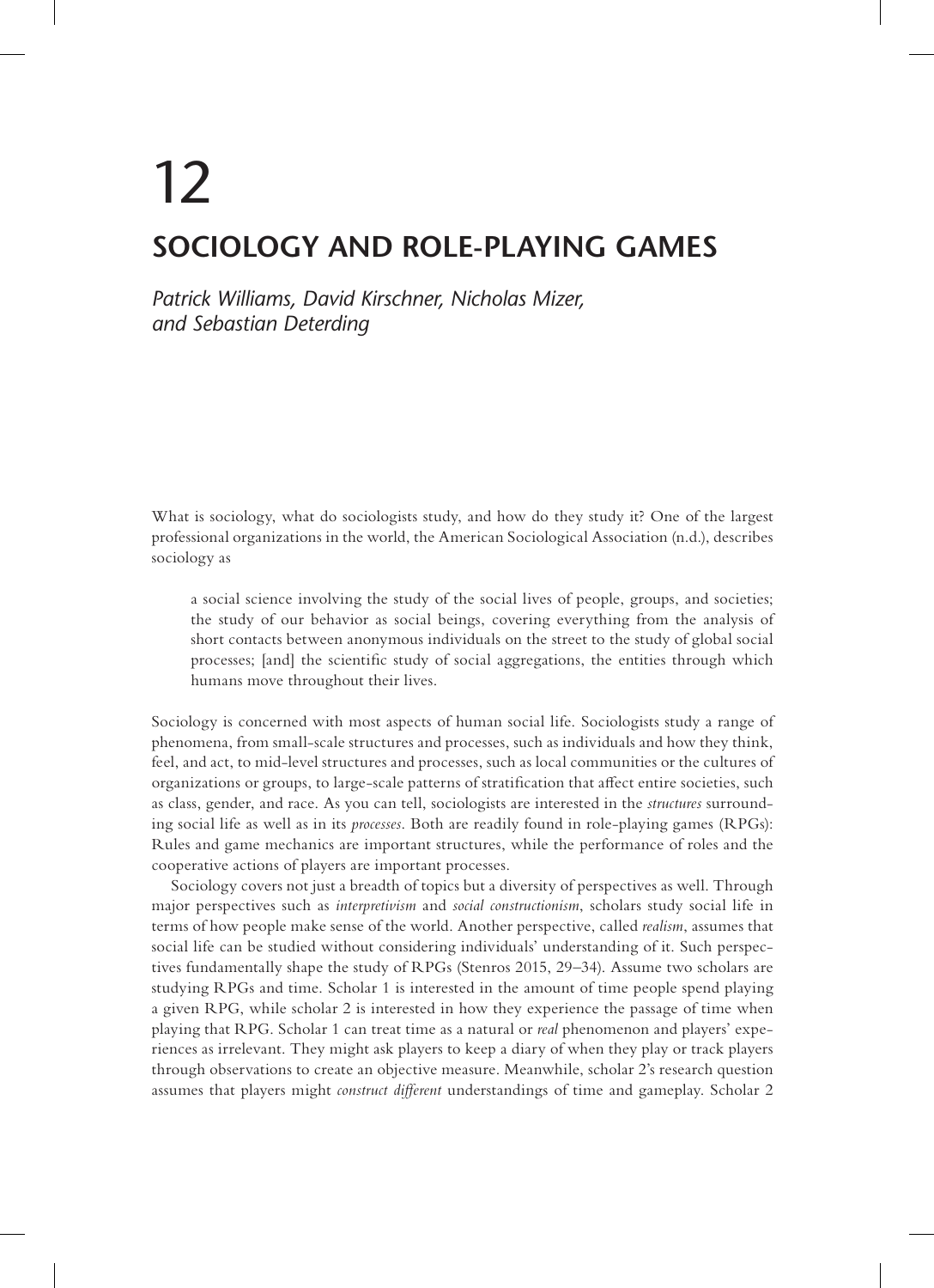could also track the amount of time played but would want to ask players about their play experiences. Scholar 1 might theorize connections between number of hours played per week and other objective measures of those players, such as how well they do in school. Scholar 2 might focus on players' understandings of what constitutes "playing too long." The key difference is that scholar 1 studies time in objective terms (minutes and hours), while scholar 2 studies it in subjective terms (feelings and experiences). Each approach is valid so long as it helps answer the research questions being asked.

This chapter on the sociology of RPGs will take this variety of perspectives into account. The next two sections look at interpretivist and constructionist approaches to RPGs, focusing first on important concepts such as interaction, identity, role, and frames to then broaden focus to culture as we discuss player relations, collaborative action, and rationality. After that, we will review social stratification research that highlights noteworthy trends related to class, education, religion, gender, sexuality, race, and ethnicity in RPGs from a realist perspective.

## **Experience and Interaction**

Sociologists often study players' experiences and behaviors in and around RPGs. This has to do with what many see as inherently attractive about RPGs – the interactive environments within which groups can collaboratively construct an imagined world and then act in it. In this section, we look at several sociological concepts that help provide insight into players' experiences and interactions.

# **Box 12.1 Shared Fantasy**

Gary Alan Fine's (1983) book *Shared Fantasy: Role-playing Games as Social Worlds* is among the earliest detailed studies of RPGs and deeply influenced RPG studies across disciplines in its questions, concepts, and methods. Fine used qualitative research methods, such as participant observation and interviews, to gain an insider's perspective on TRPG gameplay. He retraced how RPG players formed a subculture of their own and how, in play, players collectively create, maintain, and navigate a shared set of meanings, set apart and frame a "shared fantasy," and manage roles inside and outside of play. And he studied how the meanings and behaviors of play related to behaviors, meanings, and social structures outside, such as depictions of sexual violence and the male-dominated TRPG subculture he observed. These themes are as relevant to researchers today as they were then.

## *Situations, Identities, and Roles*

If two friends are playing an RPG, and one steals a coveted item from the other in the game world, will this become a problem? The answer lies in how the friends make sense of the situation and their identities and roles within it. Although these terms may be defined in multiple ways by sociologists, here, we'll say that *situation* refers to the physical and social environment surrounding the event or action we are studying, *identity* refers to the names or labels players attach to themselves and others in the situation, and *role* refers to the expected and performed behaviors of players with certain situational identities (Dolch 2003; Vryan, Adler, and Adler 2003).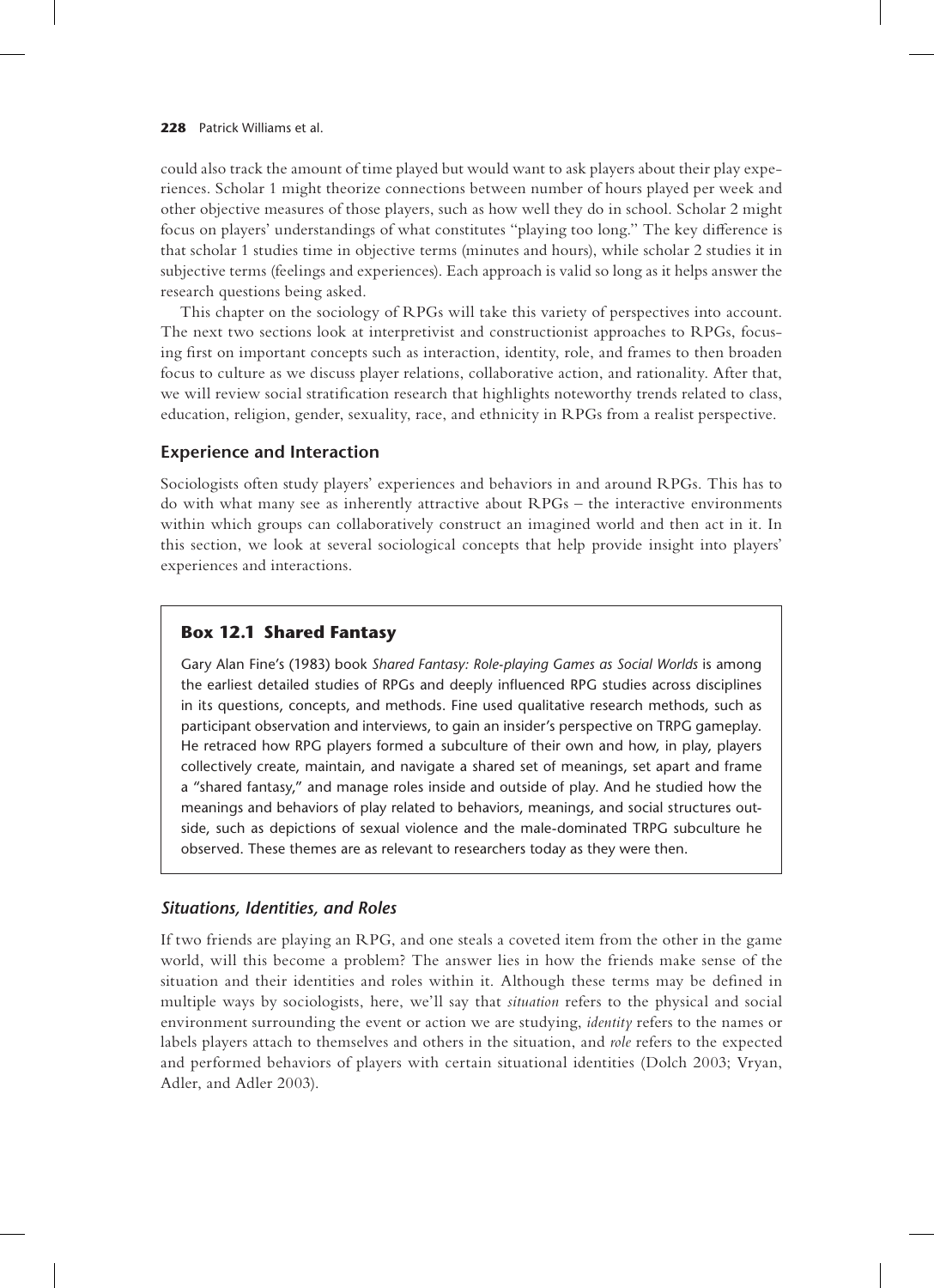Role In everyday life, a pattern of behaviors and attitudes expected from a person occupying a given social position, such as mother, salesclerk, guest, etc. In RPGs, typically the character enacted by a player or the game-functional role of that character, e.g. a "damage-dealer" in an multiplayer online RPG (MORPG) raid.

Identity The meanings attached to the roles an individual occupies, the groups they identify with, and the ways in which they see themselves.

Self The thoughts, emotions, identities, and motives we attribute to ourselves as what constitutes us.

Here, there are at least two situations:

- 1 A Friday night in a family dining room or local gaming store where players are collectively immersed in a fantasy world.
- 2 A dark and smoky corner in the parlor of an inn where a group of thieves are showing off their latest acquisitions (in the fantasy world).

There are also at least two identities operating, each corresponding to a situation:

- 1 Friend—the label one gives to a person, including themselves, that establishes their relation(s) in the situation.
- 2 Thief—a person who takes something from another person, typically using stealth, without their consent.

Finally, there are at least two roles operating, each corresponding to an identity:

- 1 Friends are supposed to be trustworthy and supportive; they are expected not to steal from each other.
- 2 Thieves are expected to try and steal things from people who are unsuspecting or unaware. Thieves may go about stealing a variety of different ways and for a variety of reasons.

If *friend* were the only identity at work in this example, it would be likely that the victim of the theft would no longer consider the other person a friend because theft breaches the role expectations of a friend. But if the friends are role-playing as *thieves* who subscribe to a code in which they may steal from anyone, including other thieves, then the theft takes on new meaning. What is important for RPGs is how situations, identities, and roles are tied together. It is the meanings that players attach to their and others' actions as friends and thieves, for example, that shape the reality of gameplay. From a sociological point of view, the identity and role of a thief is just as important as the identity of a friend within gameplay situations.

J. Patrick Williams (2016) mentions a similar example of two players, a husband and wife, playing *Munchkin* with a larger set of friends. In *Munchkin*, players shift back and forth between helping and backstabbing each other in an attempt to win. His description of the situation in terms of (a) two players and (b) a husband and wife is important for interpreting players' behaviors. In the reported case, the husband betrayed the wife, causing her to lose a couple of levels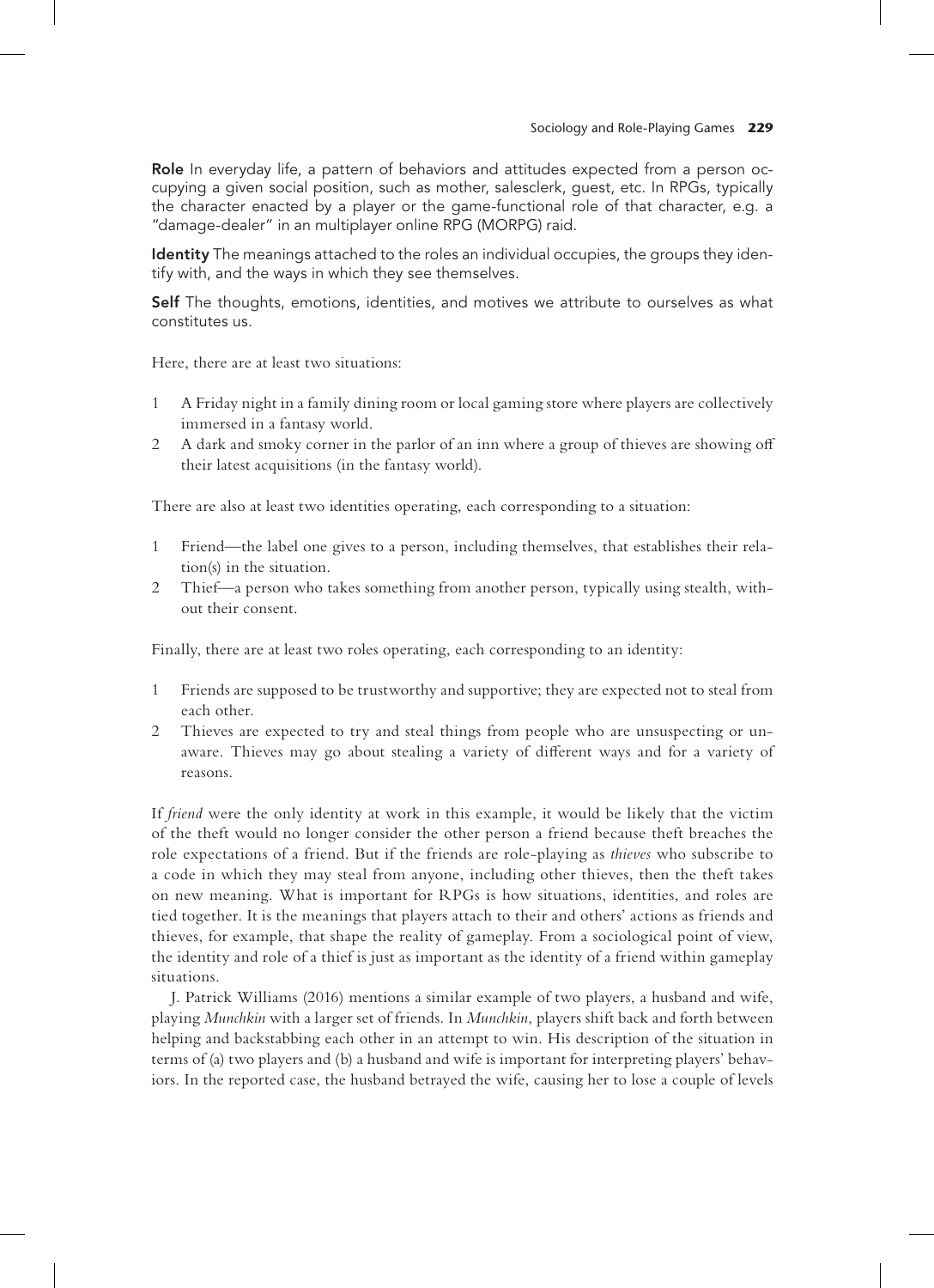and quite a bit of gear. She became furious, going so far as to quit the game and leave the room. Some other players were surprised by this, and the husband himself expressed regret about his actions. The man had evidently defined the situation in terms of a *Munchkin* game and defined the woman as a rival player, while the woman was apparently operating under the assumption that her husband would never do something like that to his wife. To be sure, stabbing another player in the back is very different than stabbing your spouse in the back. Had the woman experienced another player doing this to her instead of her husband, there likely would have been much less drama because the identities of husband and wife would not have been overlapping and clashing with the identities of rival players.

Situations, identities, and roles provide guides for how to relate to other players or characters, how to make use of game-related knowledge, and how to manage feelings in and around play (Williams, Kirschner, and Suhaimi-Broder 2014). Recognizing that there may be multiple sets of identities active at the same time is an important part of how sociologists make sense of player actions (Carter, Gibbs, and Arnold 2012): Where the psychological notion of personality assumes that people have stable tendencies to behave in certain ways regardless of the situation they are in, the sociological notions of identity and roles assume that different situations will often expect and prompt the same person to enact different identities and roles.

## *Frames and Frame Analysis*

These examples not only illustrate identities and roles but also *frames*. Developed by Erving Goffman (1986) as a general theory of the social "organization of experience," frame analysis is a dominant sociological approach in current game research as it was applied early to RPGs by Fine (1983) and speaks to a core concern of game scholars: the "magic circle" or bounded "pocket reality" of special meanings, norms, and experiences created by gameplay (Stenros 2014). In any situation, humans face the question of what other people's actions *mean*: Was that elbow bump an accidental oversight, an intentional attack, or an ironic come-on? Goffman (1986) argued that most people solve this question with a shared repertoire of common types of situations: frames. Frames comprise shared norms, expectations, and understandings of what things, events, and roles to find in a given situation; how to behave in those situations and for what purposes; what to attend and disattend to; and how deeply to get involved in those situations (Deterding 2014). As a form of culture, frames differ from group to group and change over time. Frame analysis argues that people will experience and respond to an action very differently depending on how they frame it and unpacks the processes by which people agree on (or deceive each other about) the "correct" framing of a given situation. This makes frame analysis useful for understanding a variety of key RPG studies questions, such as: Why is it safer to insult someone in an RPG than in "real life"? Why is playing Nazis "just a game" in some countries but taboo in others? How do we tell whether a player said something "in character" or not, and why does it matter?

Frame Types of social situations, like "play" or "grocery shopping," made of shared norms, expectations, and understandings of what things mean and how to behave in the given situation. Framing is the often implicit and taken for granted process by which participants negotiate and maintain a shared understanding of what type of situation they are currently in.

Goffman (1986) distinguished *basic frames*, like "going to the doctor" or "wedding," from secondary *keyings* of such basic frames, like "irony" or "rehearsal." Keyings modulate action little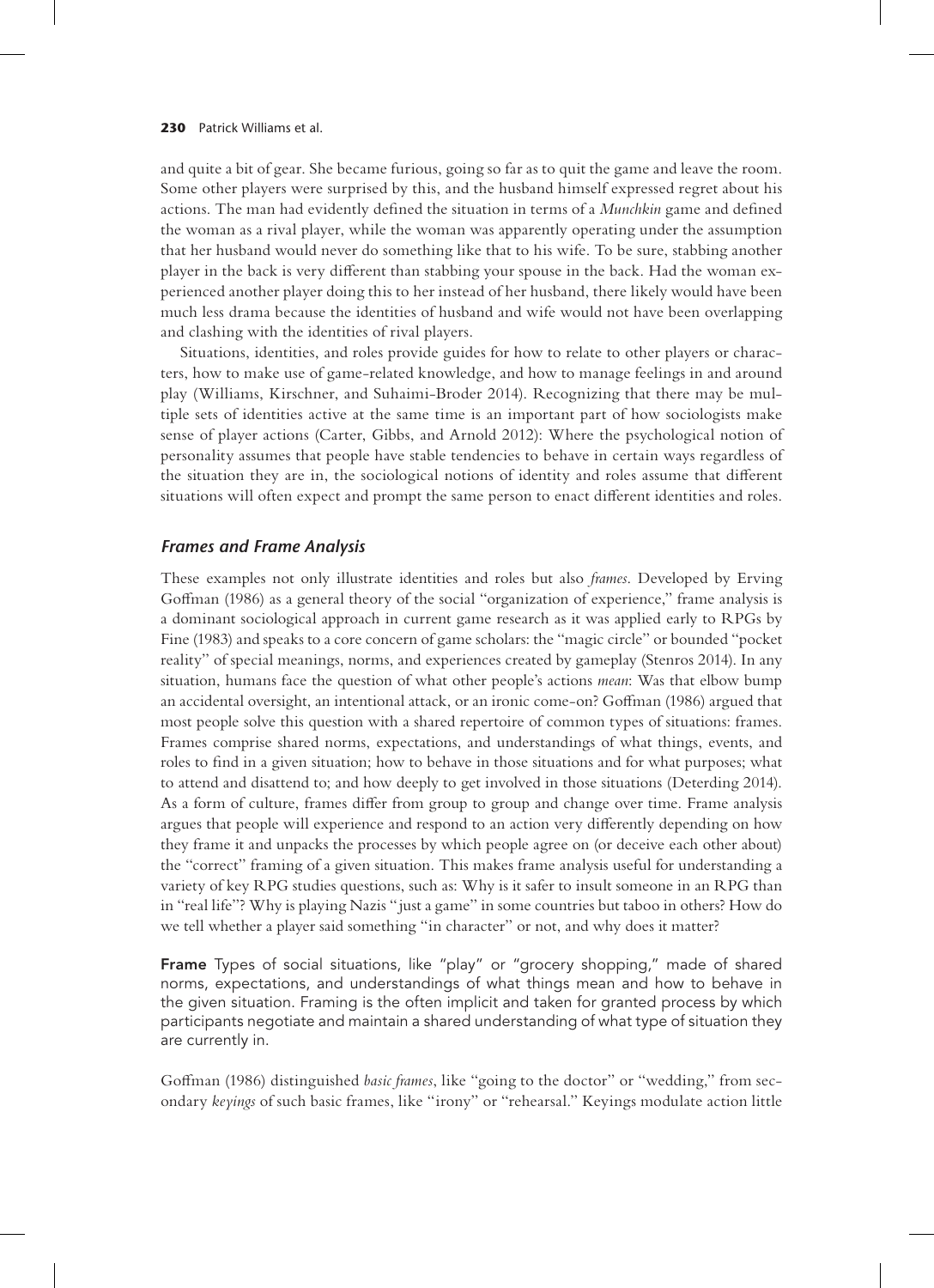but meaning very much – compare a serious "I love you" to an ironic one. In a given situation, multiple frames can co-occur, and frames and their keyings can be nested in "laminations" (Goffman 1986, 156): Fine (1983, 186, 194), for instance, saw TRPG encounters organized into three laminations:

- the "primary framework" of the "real world" where participants are "people";
- the "game context" or the "world of game rules" where participants act as "players  $[...]$  in light of the conventions of the game"; and
- the "gaming world" or "fantasy world" where participants enact "characters."

In each lamination, individuals enact different role-identities as they define reality in terms of the relevant frame. The idea that these frames overlap as laminations demonstrates the complexity of role-play. Not only must "real world" friends be careful how they treat their "fantasy world" enemies, but a player who plays an adventure for a second time may need to ignore what they know is coming for the sake of their character or other party members. In actual play, players frequently switch among roles and frames, creating intentional and unintentional comic confusion about whether something was said "in character" or not. For instance, an MORPG party member may suddenly exclaim "OMG!" in a text chat, leading the others to search for something in-game that would justify the exclamation only to be told, "Sorry, watching TV and saw something unexpected!"

Frame analysis evolved from Goffman's own studies of games (Goffman 1967, 1969, 1972). Following Gregory Bateson (2000), Goffman saw animal play as the first evolutionary keying and viewed gaming as a basic frame that institutionalizes a playful keying of contests, decoupling them from physical and social consequence. Gaming is socio-materially organized with norms, rules, and props to enhance and focus participants' shared attention and engrossment in an activity. Thus, the gaming frame enables players to feel excitement without having to risk their lives (Shay 2016) or to engage in behaviors that would otherwise be labelled as deviant (Brown 2015, Chapman and Linderoth 2015, *→ Chapters 24 and 25*).

However, establishing and maintaining a gaming frame requires (often invisible) framing work. Players often use "brackets" (Goffman 1986, 252) or metacommunications to signal the frame status of an action, object, or event or to indicate a shift in frame. Examples are entry and exit rituals, dedicated words like "cut," or the layout of the physical environment in live-action role-playing (larp) (Brenne 2005). Along similar lines, Jaakko Stenros (2008) observed how larp players use costumes, props, and rituals to "get into character," while Regine Herbrik (2011) showed how materials like maps help anchor and settle disputes over shared imaginations in TRPGs.

People can hide, play with, or project false frames, which can generate intense experiences of multiple, ambiguous, or breaking frames, particularly in pervasive and alternate reality RPGs that aim for a "this is not a game" aesthetic (Mäyrä and Lankoski 2009; Stenros, Waern, and Montola 2011). And, finally, gaming itself can be keyed, such as in serious RPGs or gold farming in MORPGs (Glas et al. 2011). Where other theoretical approaches struggle with such cases that cross perceived dichotomies like serious/fun or work/play, frame analysis can arguably help unpack how people make sense of and orient themselves in these situations.

# **Social and Cultural Dimensions**

Beyond the experiences and interactions of players, RPGs are embedded in larger social and cultural processes and structures that enable and constrain play, be that face-to-face in a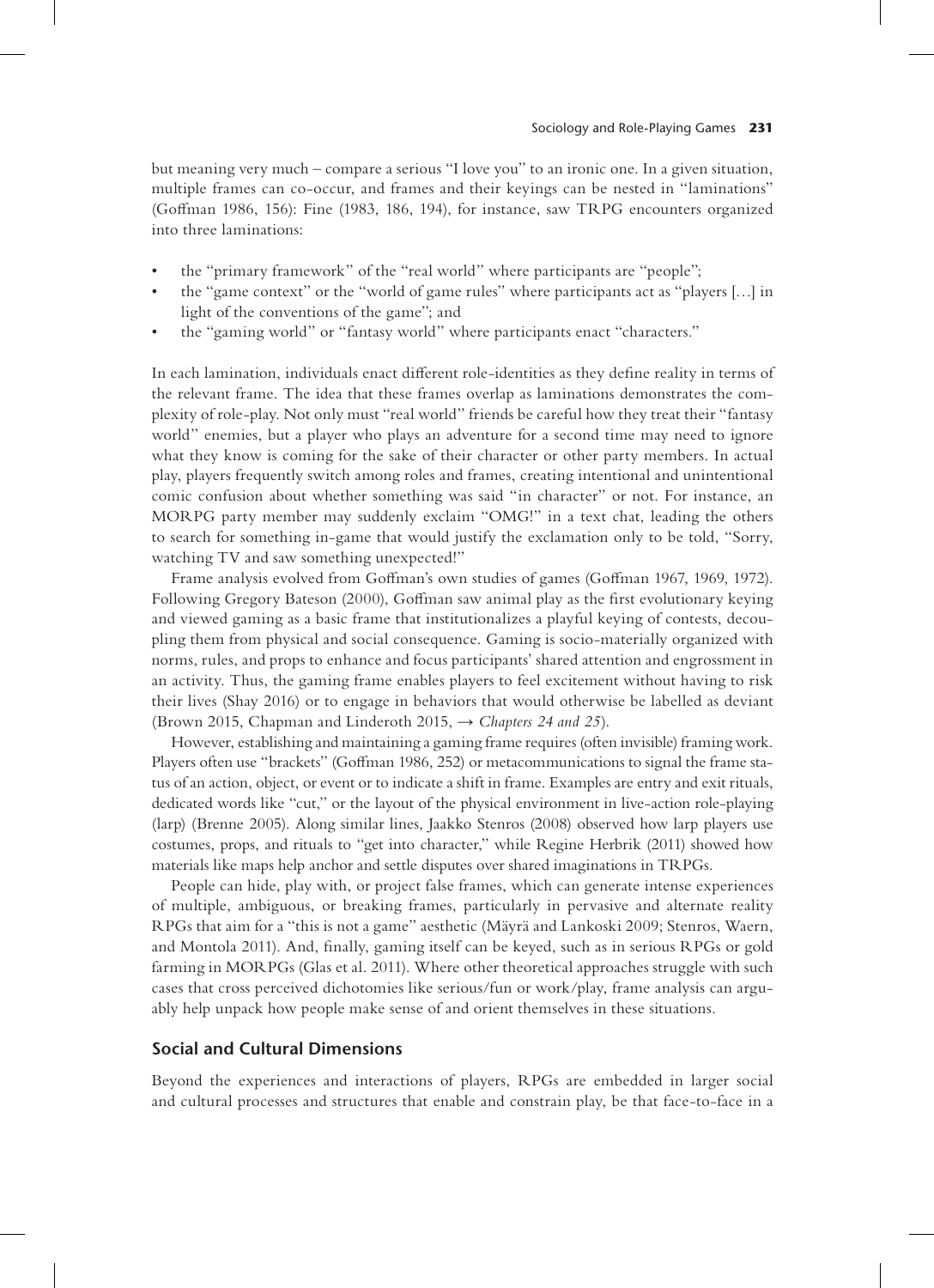tabletop RPG (TRPG) or sitting alone in front of a computer RPG (CRPG). *Social* refers to the organization of relations among games, designers, producers, players, and others, while *cultural* has to do with the organization of meanings, which both enables those relations and derives from them.

## *Social Processes and Structures: Player Relations*

RPGs facilitate many different player configurations and types of social interaction. A game's design (*→* Chapter 18) locates players in specific relationships, from the human-computer interaction foregrounded in CRPGs to the small groups found in TRPGs to larger groupings that genres such as MORPGs and larps afford. Yet players also develop their own relations and patterns of interaction within (and sometimes despite) the design (Simon, Boudreau, and Silverman 2009). Most TRPGs, for example, are designed to suit a small group of players that regularly meets faceto-face over months or even years to play together. Rules for character development and extended campaigns help ensure long-term commitment to the gaming group but also require such commitment to come into play. MORPGs, in contrast, technically enable physically separate players to get together in virtual space at any time and, in their quest design, allow players to adventure alone, hang out with friends or guild mates, and also form temporary pick-up groups (PUGs) with strangers for a short quest (Linderoth, Björk, and Olsson 2014). The MORPG *World of Warcraft*, for instance, offered a "Dungeon Finder" feature that matched solo players with each other for quests or raids. Yet such PUG interactions became predominantly instrumental. Players regularly completed scenarios with little interpersonal communication or respect for informal rules of play. The relative anonymity of PUGs removed the physical co-presence and shared pasts (or imagined futures) found in e.g. TRPGs, and so players reoriented their play to take advantage of the opportunity for quick rewards (Eklund and Johansson 2013; Williams, Kirschner, and Suhaimi-Broder 2014).

One of the most attractive aspects of RPG play is its long-lasting gaming groups (Rossi 2008). As MORPGs popularized fantasy role-playing, sociologists have for some time been studying their social groupings, such as clans and guilds. Guilds differ by goals, size, cohesion, and membership (Williams et al. 2006a) and may be oriented toward casual sociality (Albrechtslund 2010), competitive player vs player (PVP) play (Jørgensen 2008), collaborative raiding (Chen 2012), or fantasy role-playing (MacCallum-Stewart and Parsler 2008). Due in part to their relative stability, guilds can develop idiocultures: cultural elements, like shared knowledge, skills, and behaviors that inform group life. Some guilds recruit openly, while others may require extensive application processes and interviews. Some become revolving-door third places where informal sociality reigns, while others become regimented and work-like as members become mutually reliant on one another to accomplish difficult objectives. Some groups strictly represent existing on- or off-line social networks, while others seek members that enhance the group's social capital (Ducheneaut, Moore, and Nickell 2007; Eklund and Ask 2013; Williams, Kirschner, and Suhaimi-Broder 2014).

# **Box 12.2 Social relations and power**

While there are many competing definitions of power in sociology, it is generally agreed that power has to do with the capacity or ability to shape people's actions. Power may be seen both as a structure and as a process and can be found in many different sets of relationships.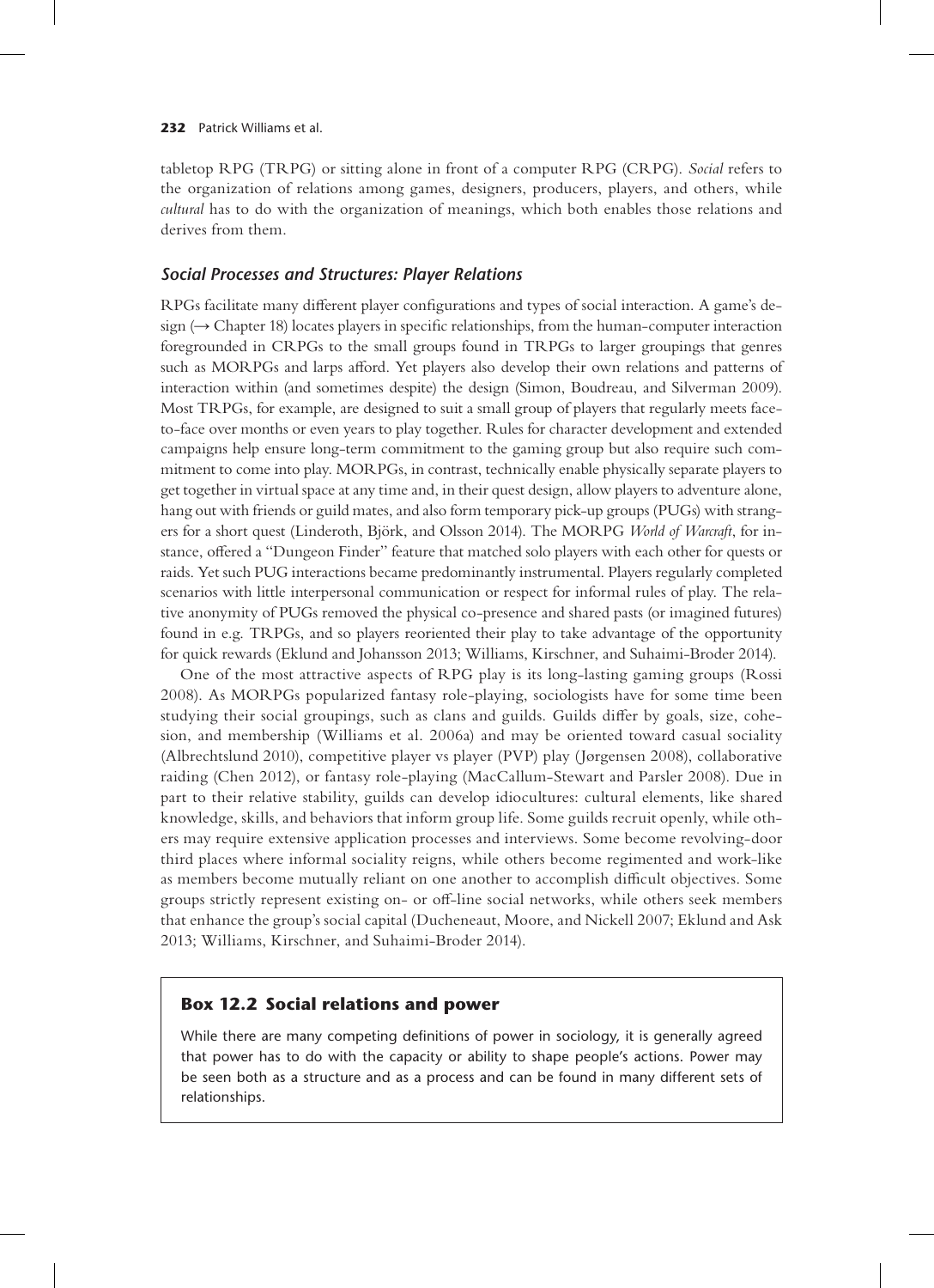*Structure* Power structures gameplay, both formally and informally. Formal power structures include rules: Handbooks and rule books, dice, maps, and other materials support the designers' definitions of what constitutes "proper" play. In MORPGs, terms of service, player codes of conduct, and computer algorithms all structure gameplay. Roles, such as dungeon masters and guild leaders, formalize which members of the community have power, but power is also often facilitated informally through status hierarchies and norms within gaming groups. Younger or newer players, for example, may be sanctioned differently than more advanced players for breaking rules.

*Process* Power is a practice in which players engage as they interpret and apply or negotiate rules and norms, make decisions on how to divide resources or loot, and treat players in various ways based on their perceived values or statuses. Individuals are given authority or leadership roles, but power can also be revoked or modified. Over time, players can gain or lose status either in-game or out-of-game; in fact, the two may be connected.

Outside the game, social relations among players include fan and para-academic conventions (Intercon, Knudepunkt, Gen Con, Dragon\*Con), game-specific events (BlizzCon, EVE Fanfest), and local tournaments (*→ Chapters 10 and 21*). Conventions serve as "public spheres of the imagination" where attendees circulate new ideas and techniques and find like-minded individuals to play and commune with as well sites of commemoration and nostalgia for the attendees' own gaming lives and the "old days" of "the hobby" (Mello 2006; Mizer 2015). Most recently, online and social media have afforded new types of transient and durable sociality. Identity-based networks, such as Gamergate, have formed to preserve dominant (i.e. white heterosexual male) gaming culture, while others formed in response, including female-only gaming clans; LGBTQ and gaymer communities; reddit groups, such as /r/blackgirlgamers; or the AbleGamers Foundation for disabled gamers (Kafai, Heeter, Denner, and Sun 2008; Daniels and LaLone 2012; Sunden 2012).

# *Culture: Gaming Identity and Collaborative Action*

Culture can be understood as an abstract and yet coherent web of meanings (see Geertz 1973) that people use to define themselves, their relations to each other, and the social actions that take place in and around games. Social player relations and cultures of play are intertwined: Many of the organizations and social groupings just mentioned also provide a sense of purpose and identity to players – very much a cultural phenomenon. Most gamers would agree that the identity of "being a gamer" involves specific interests and likes, caring about or valuing things in unique ways, and perhaps even talking and acting differently. Prominent larp designer Eirik Fatland eloquently described the collaborative project of culture creation in all forms of RPGs:

When we design larps, we play with the building blocks of culture… But asking people to act *As If* is not enough to make a larp. As larpers we need to act *As If* together… this is what we do, as larp designers, which is to describe and communicate the minimum requirements needed to direct human creativity towards a shared purpose.

*(Fatland 2014, emphasis added)*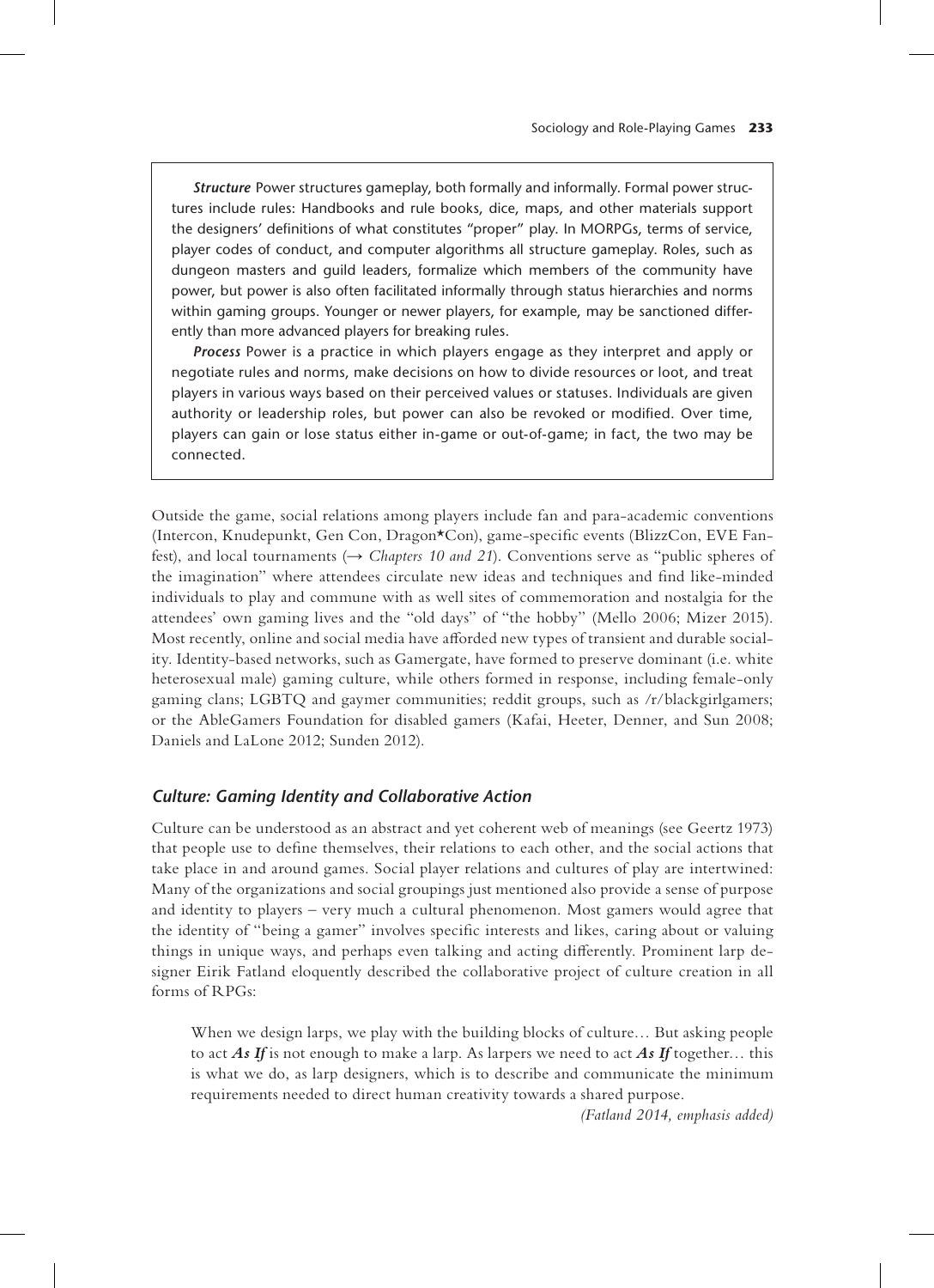This is not to say that designers alone create RPG culture. Gaming cultures are created through a multitude of interactions among designers, players, and others (Fine 2012). On the one hand, players become enculturated into RPG culture by interacting with and within games and gaming communities (Bainbridge 2010, 83). On the other, players acting together create gaming culture, which, in turn, influences their thoughts, emotions, and actions (Fine 2012). These processes become most directly visible in the *collaboration* required to start and keep joint RPG play going (Kirschner 2014). To coordinate their play and achieve both personal and group goals (like shared enjoyment), players learn and shape the meanings associated with play, whether those meanings are specific to a game (such as what "rolling a 1" means), a local group of gamers (e.g. the referee is always right), or popular culture more broadly (e.g. conflict can be reduced to good versus evil).

In MORPGs, players must learn what deserves their immediate or deferred attention on the screen, how they should respond to certain enemies' or allies' actions, and what identity/ies to foreground or bracket at any given time (Williams and Kirschner 2012). Likewise, players may need to learn new ways of negotiating social relations within and beyond a game. Whether culture is internalized through interaction with the game, mediated by game masters, or learned from collaborative action with fellow players, we typically take it for granted. Only when players' motivations, understandings of social norms, or actions diverge does it reassert itself.

# *Culture and Disenchanted Enchantment*

In a famous 1917 lecture, sociologist Max Weber (2009) argued that modernity is characterized by a "disenchantment" of the world.

Disenchantment A process of modernity in which secularization, rationalization, and bureaucratization replace beliefs in magic and religion with beliefs in science, and people experience less mystery, wonder, awe, and "deeper meaning." As part of disenchantment, rationalization describes how rational motivators of behavior like formal rules, calculations, and an instrumental means-end logic replace tradition, values, emotions, or individual charisma.

Since then, sociologists have traced disenchantment and rationalization in a wide variety of settings – including RPGs. We see it in MORPG phenomena like virtual economies, real-money trading (*→ Chapter 16*), or so-called gold farming where play is turned into rational, gainful labor to produce and sell in-game gold and items (Dibbell 2006). Another example is theorycrafting: playing in a quasi-scientific fashion to reverse engineer the rules of a game and identify maximally efficient gameplay (*→ Chapter 10*). This is common among so-called power gamers who "play in ways we typically do not associate with notions of fun and leisure" (Taylor 2006, 72). Their intense commitment to the game can turn it into an obligation to the extent that "It became a chore to play" (quoted in Yee 2006, 69). Even a game's design can show rationalization: The fourth edition of *Dungeons & Dragons* (*D&D)*, for instance, replaced the rough, more open to interpretation guidelines of earlier editions with calculated formulas and experience point "budgets." (Mizer 2014)

**Disenchanted enchantment** A cultural response to disenchantment, beginning with late 19th- and early 20th-century fiction authors like E.A. Poe, J.R.R. Tolkien, and H.P. Lovecraft and manifest in contemporary RPG and science fiction and fantasy fandom. Grounded in a secular, rational lifeworld, people delight in imaginary worlds filled with wonder, awe, magic, and gods, thanks to an ironic consciousness of their "as if" status.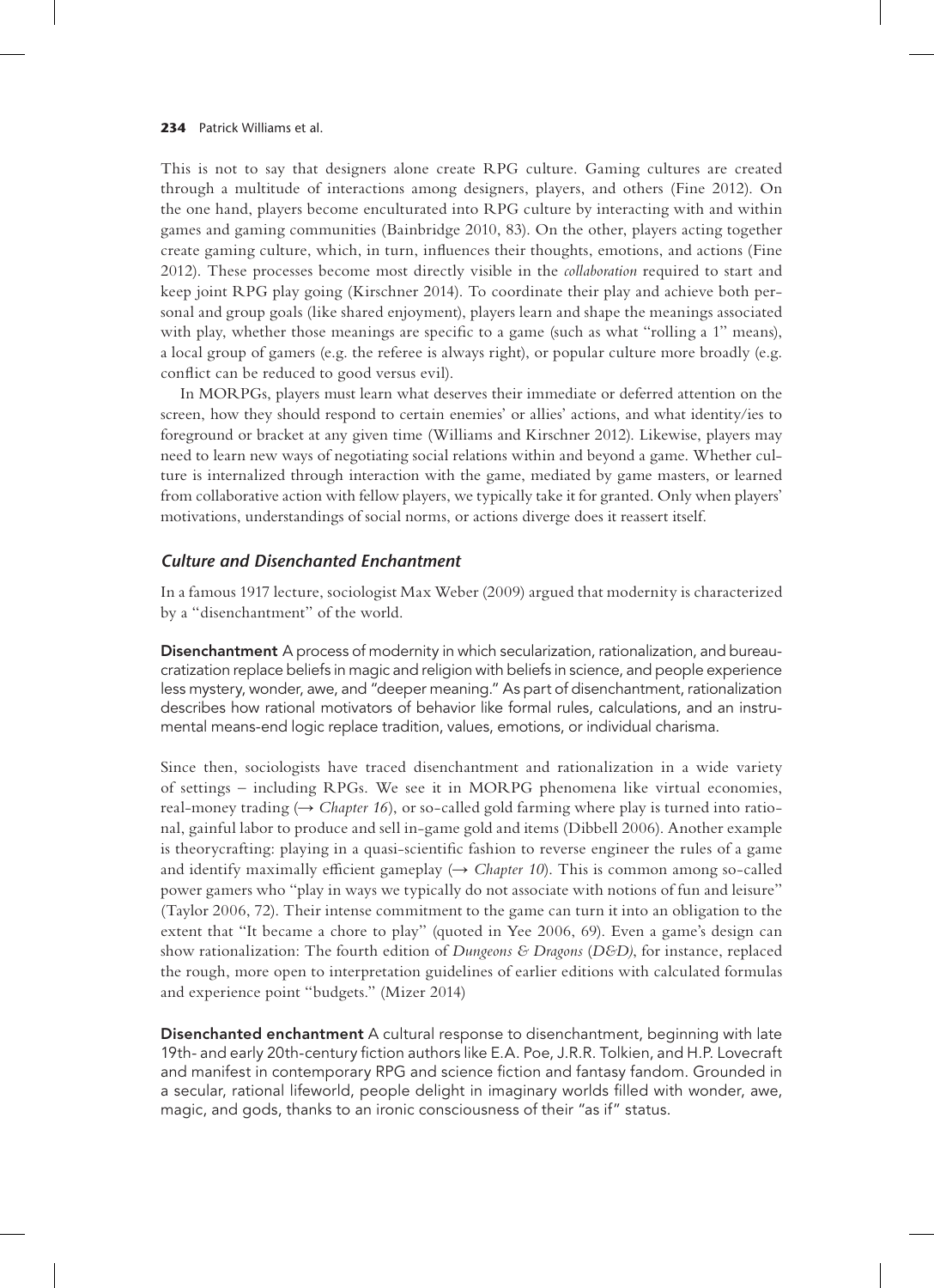However, rationalization does not necessarily clash with enchantment. Michael Saler (2012) views "disenchanted enchantment" as a characteristic modern practice that uses rational means for a re-enchantment of our secular world (see also Ritzer 2005). Authors like Lovecraft and Tolkien used modernist trappings, such as detailed, quasi-scientific maps, glossaries, and appendices or the genre form of "found footage," to make their imaginary worlds more believable, all the while remaining conscious of their fictional statuses. RPGs similarly use modern statistics and quantitative techniques to buttress free-form imagination, prompting one commentator to call *D&D* "fantasy fiction through actuarial science" (Macris 2011). And Fine (1983) early on noted that ironic awareness of and play with the laminations of RPG play – fictional game world and real table – is part and parcel of its appeal.

Different social groups re-enchant the world in different ways, which can lead to conflict. In the 1980s, TRPGs became the target of a moral panic (*→ Chapter 19*). Particularly Christian organizations in the US accused RPG players of engaging in occultism. However, as Daniel Martin and Gary Alan Fine (1991, 121) argued, "in framing fantasy role-playing games as occultist activities, crusading groups share with *Dungeons & Dragons* players a sense of 'the world re-enchanted.'" Many RPGs indeed include religious practices and beliefs that are even integrated into the games' mechanics and core narratives of their fictional worlds (Gregory 2014). In *D&D*, for example, player characters may choose to follow one or more of a pantheon of deities, who may open or restrict the characters' moral alignment. Followers of Bahamut, the lawful good god of justice, protection, and nobility, would be appalled at the beliefs and behaviors of a follower of Lolth, chaotic evil goddess of shadow and lies. However, conservative religious groups either fail or refuse to acknowledge the fictional, "as if" status of such in-game spiritual practice (Laycock 2015, 52). They insist that players whose characters believe in pagan deities in-game must also believe in these deities outside of the game. To them, invoking a god in play is not different from invoking their god in their own everyday life, within a religious frame that guides their beliefs and actions in that moment (Bainbridge 2013; Waltemathe 2014). RPG players, in contrast, are aware of and point to the "as if" frame of play when engaging in in-game spiritual practice and, like fictional literature, use this "as if" space to reflect on spirituality (Schaap and Aupers 2016). The CRPG *Dragon Age II*, for instance, presents a story of destruction wrought by monotheistic factions, inviting the player to question religious extremism (Bezio 2014). The CRPG trilogy *Mass Effect* can be read as is a story of conflict over religious authority where players are compelled to wrestle with their own religious perspectives (Irizarry and Irizarry 2014).

## **Social Stratification**

Stratification refers to classifying people into categories or strata based on income, religion, education, age, gender, sex, race, or other characteristics (Andersen and Collins 2016; Hurst, Gibbon, and Nurse 2017). People tend to assume that stratification research inevitably focuses on minority groups or "low" strata – for example, that talking about gender means talking about women. However, stratification research deals with all categories: men and women, rich and poor, etc. And as people occupy multiple social categories or strata simultaneously, sociologists often apply an intersectional lens, looking at how multiple social categories intersect in shaping people's experiences and situations (Collins 1990) (*→ Chapters 26 and 27*). Here, we will review studies that have analyzed player populations in terms of adoption of RPGs, education, gender and sexuality, and race and ethnicity.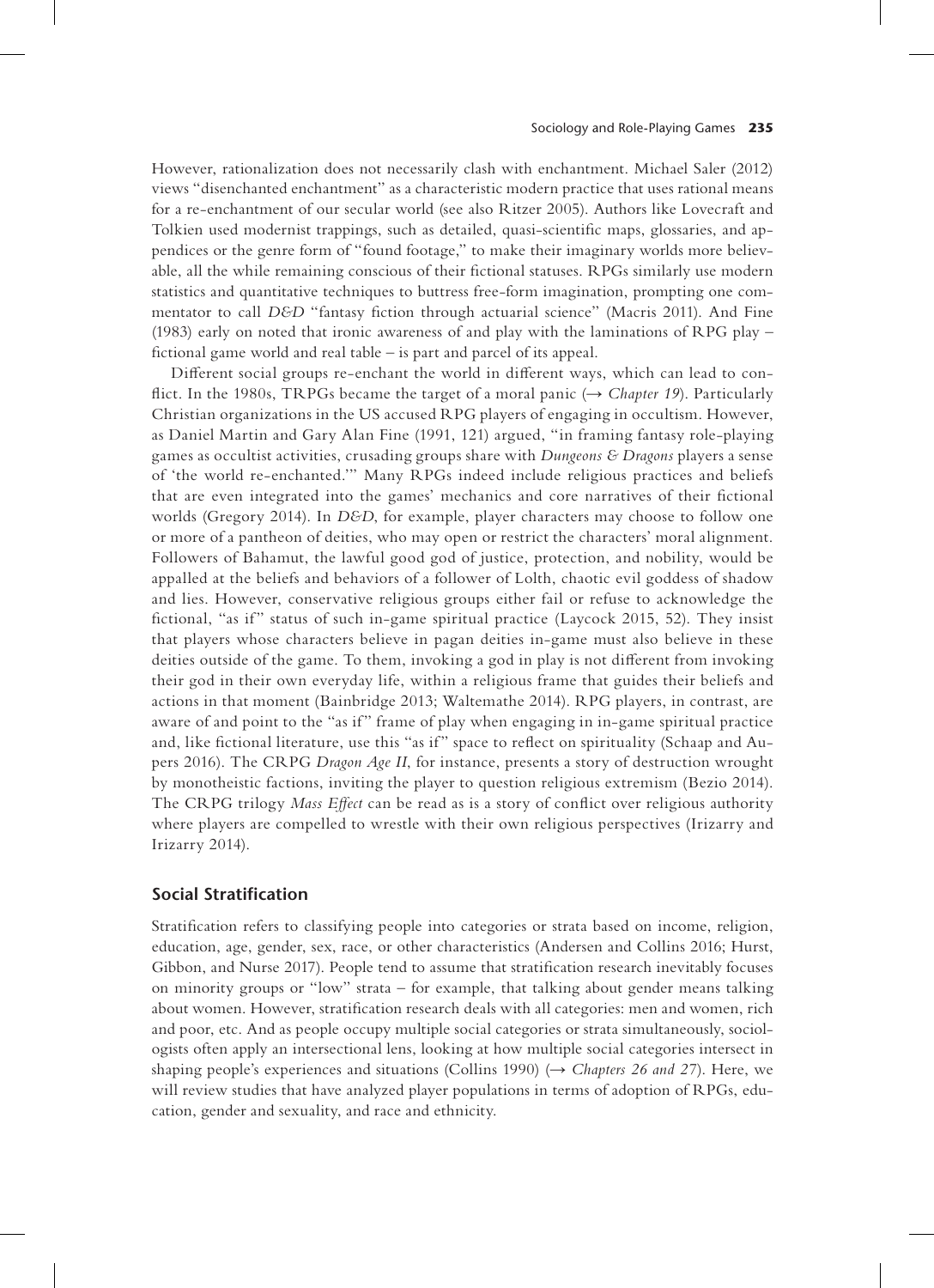## *Adoption and Education*

Demographic data on role-playing gamers is sparse, chiefly stemming from industry reports. A 1999 study by *D&D* publishers Wizards of the Coast (WotC) found 5.5 million US Americans that played or have played TRPGs and 7.3 million that played or have played CRPGs. One in five was female. The overlap between CRPG and TRPG players was somewhat unidirectional: 46% of TRPG players also played CRPGs monthly, while only 21% of CRPG players also played TRPGs (Dancey 2000). Working with Sony Online Entertainment, Dmitri Williams, Nick Yee, and Scott Caplan (2008) surveyed over 7,000 players of the MORPG *EverQuest II* and found that players were wealthier and more educated than the average American. 23% had a high school diploma or less (compared to 50% of the general population), while nearly 13% had at least some graduate training (8% in the general population). This seems to confirm a more positive dimension of the "nerdy gamer," who is intelligent and educated with specialist knowledge of niche topics and hobbies (Fine 1983).

Different forms of RPGs show different penetration and social status in different cultures. The Nordic countries, for instance, are known to be welcoming to larp. One analysis of data from the Danish Society for Nature Conservation suggested that a full 8% of Danish children aged 10–14 participated in some larp event during a single month (Gade 2005). While TRPGs (called tēburu-tōku or "table-talk" RPGs) have a significant following in Japan, spawning popular transmedia franchises like *Record of Lodoss War*, larp has been much slower to develop in the country due to lack of knowledge about how to organize larps as well as concerns about public perception and police opposition (Kamm 2011). Larping evokes negative popular imagery of *otakus* – roughly meaning "nerds." In a different local idioculture, a given RPG form, genre, or game is often stratified differently. Anecdotal evidence suggests, for example, that German TRPG is male-dominated by highly educated players, while Norwegian larp is female-dominated and embraces exploring alternative way of being (such as alternate sexualities).

## *Gender and Sexuality*

Despite such current local diversities, historically, RPG culture has been predominantly male and heterosexual, shaped in many ways by the genre's emergence from war gaming. Surveys in the late 1970s reported that only between 0.4% and 2.3% of TRPG players were female (Fine 1983, 41). Since, the number of self-reported female gamers in many RPG forms has been on the rise. Women now represent at least 20% of players in TRPGs (Dancey 2000) and a slight majority of the CRPG player base. In MORPGs, the proportion of female players has risen in the past decade from 15%–20% (Yee 2006; Williams et al. 2009b) to 34% (Chalk 2014), although the variation between games is huge. For example, 96% of players in the science fiction MORPG *EVE Online* are male (Leray 2013). An international larp census in 2014 found that 61.8% of larpers identify as male and 35.5% as female, with proportions varying by country. In Finland, for instance, women outnumber men (Vanek 2014).

This data appears to point toward increasing gender equality but doesn't fully reflect deeper issues of gender and sexuality in gaming culture and its study – including allegations that Fine specifically excluded women role-players from his 1983 study (Kutalik 2010). As gaming has become more popular among women, those inside and outside of RPG cultures have highlighted endemic misogyny and sexism (Trammell 2014). This has prompted some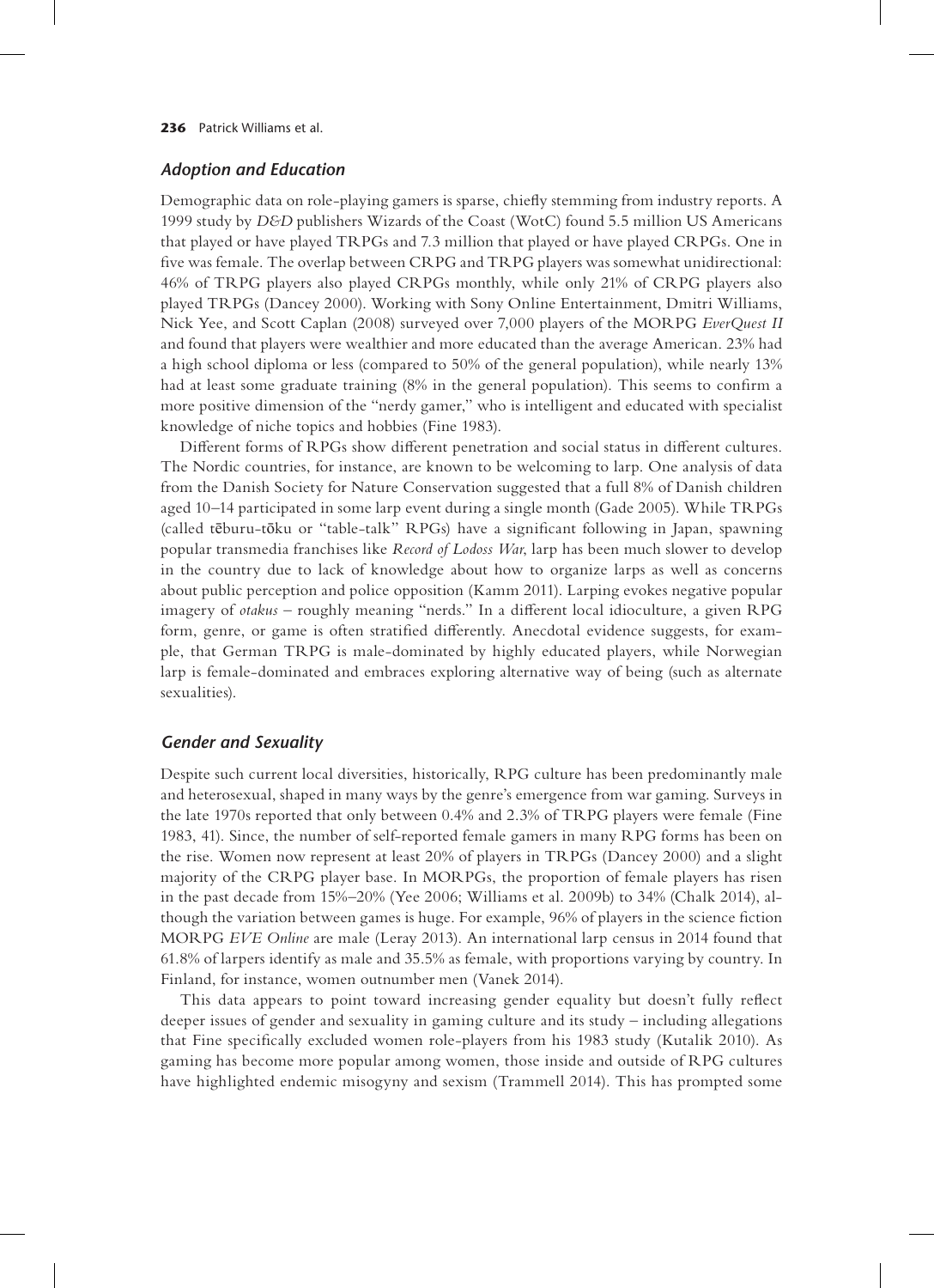to question and study the heteronormativity pervasive in TRPGs (Stenros and Sihvonen 2015), and RPGs have increasingly become a site of struggle for feminist players (Jenson and de Castell 2013).

In-game disparities in gender behavior and representation are also prevalent. In a review of the literature on motivations for play, Danae Romrell (2013) found that men were more motivated by achievement and women by social factors to play MORPGs, echoing earlier findings across a spectrum of digital games (Hartmann and Klimmt 2006; Williams et al. 2009a). Natasha Veltri et al. (2014) found that males were generally more motivated to play and spend more time playing. Additionally, males were more competitive, whereas women were more likely to seek collaborative relationships. Women and men equally enjoyed the fantastical aspect of games and the ability to role-play and step outside the bounds of daily life into a game space (ibid.). Such differences in play styles are entangled in everyday life. In digital RPGs, for example, player and character gender disparities map closely onto virtual economic disparities where competitive and achievement-oriented activities typically pursued by males yield higher returns on virtual wealth, while stereotypically feminine activities, such as socializing, so-called "pink collar" activities, yield lower returns (Lehdonvirta et al. 2014).

A content analysis of characters in 150 digital games (including but not limited to RPGs) revealed systematic over-representation of males and white people and an underrepresentation of females, Native Americans, and Hispanic people (Williams et al. 2009b). Partially in response to such studies, some developers are consciously creating more inclusive games, leading to further discussion among players and developers over norms regarding the intersection of gender and sexuality with other minority strata in RPGs. BioWare is an example of a games company that has been actively seeking to diversify its games. Its flagship CRPG series *Mass Effect* and *Dragon Age* allow the player to create characters of various genders and sexualities and to pursue a variety of relationships with non-player characters in the narratives (Greer 2013; Kelly 2015). Although these are progressive steps forward, there is still room to improve (Condis 2015).

# *Race and Ethnicity*

Racial demographics of RPG players have been studied less than gender and sexuality. Anecdotal evidence from studies of local scenes suggest that some RPG player groups are relatively white-dominated, while others are more ethnically and racially diverse. This likely reflects the racial diversity and multiracial interactions of the larger communities within which the RPG scenes exist.

# **Box 12.3 Race in RPGs**

In sociology, "race" refers to dividing humans by observable physical characteristics like skin color, while "ethnicity" refers to dividing humans by culture. Contemporary sociology views race as the outcome of *racialization*: There are no stable biologically identifiable races. Rather, people construct race categories based on physiological properties and count individuals into them, thereby marking them for unequal treatment by counting them into these categories.

(*Continued*)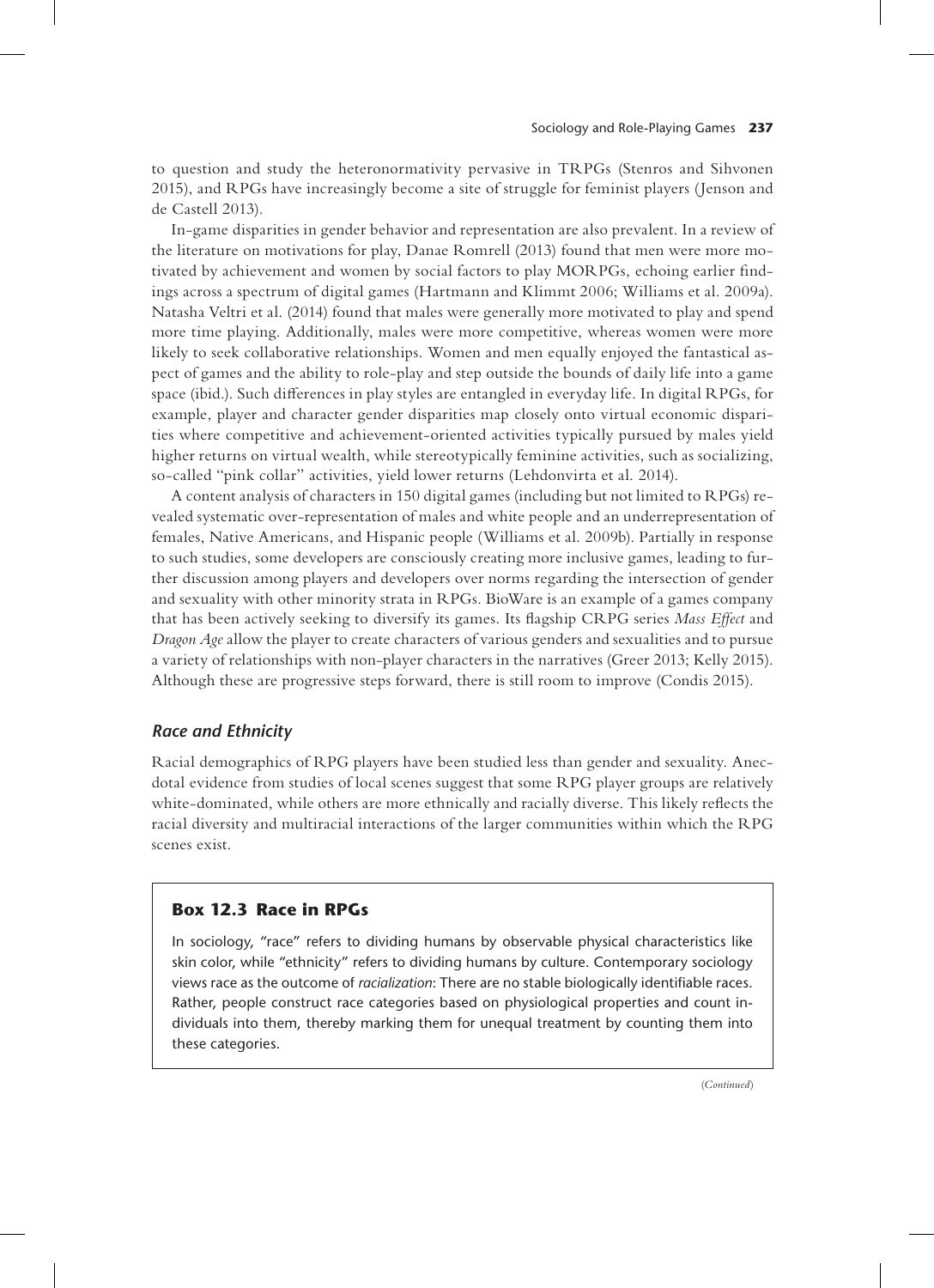Particularly fantasy RPGs are full of "races" like elves, dwarves, or humans. These are typically depicted and rule-modelled as biologically distinct species with different inherited traits, including unobservable ones: An elf might start the game with, say, a +2 value in intelligence or eyesight. These biological differences go hand in hand with different ethnic backgrounds, like language, culture, history, or geographic origin and even moral character and cosmic destiny. In a sense, the races in RPGs embody the outmoded racial thought of the 19th century and earlier that assumes "race" to be a biologically or even cosmically determined unity of physiological species, ethnic culture, and geographic place.

More work has been done on representations of race in RPGs, although more often focusing on fictional *racialized* categories of RPG characters (orc, troll, elf, etc.) than on everyday racial and ethnic categories. On the surface, RPGs seem racially (or species) diverse, but some scholars have argued that, in reality, they are domains of "blackless fantasy." Blackness, here, not only refers to a lack of people of color but to the appropriation of ethnic cultures (Higgin 2009). Tanner Higgin argued that the well-known Leeroy Jenkins video in *World of Warcraft* performs Leeroy as a stereotypical black character of the old minstrel show variety, who is funny because he is stupid. In the absence of authentic blackness, such misrepresentations flourish. This

devalues the potential of [RPGs] to provide productive racial experiences because they reinforce dominant notions of Blacks as incapable of being functional members of society. These games […] function as hegemonic fantasy by filtering the racial imagery that threatens the safety and political coherence of White dominance.

*(Higgin 2009)*

Indeed, the relative absence of blackness in RPGs limits narratives in which people of color can be notable or heroic. This reflects minority stereotyping and diversity issues present in other media (Khanna and Harris 2015).

Looking at fantasy races in fictional worlds, Allen Kwan (2007) and Melissa Monson (2012) suggested three ways in which they are grounded in real-world stereotypes and ideologies. First, many RPGs essentialize race. In TRPGs, game rules regularly claim that there are objective, immutable, and strong differences between races: Orcs may have the racial trait "berserk," while dwarves get +2 to perception after consuming alcohol. Second, "fictional races [are given] recognizable cultural traits associated with real-world race [and ethnic] groups" (Monson 2012, 54). In *World of Warcraft,* the Tauren race, with their totems, teepees, and shamans, are clearly representative of Native Americans, while the Troll race are a hybrid of familiar African cultural stereotypes, with witch doctors, spears, and a Caribbean accent ("greetings mon!"). Third, across races, light-skinned, Western European appearances are associated with good, while dark-skinned appearances are often associated with evil – effectively expressing notions of white supremacy. Jessica Langer (2008) finds a more nuanced picture of racial representations in *World of Warcraft*. For her, the hard-coded racial differences are not intended to represent certain races as superior to others as each race has its own set of attractive game mechanical features. Rather, based on whichever race a player chooses, subsequent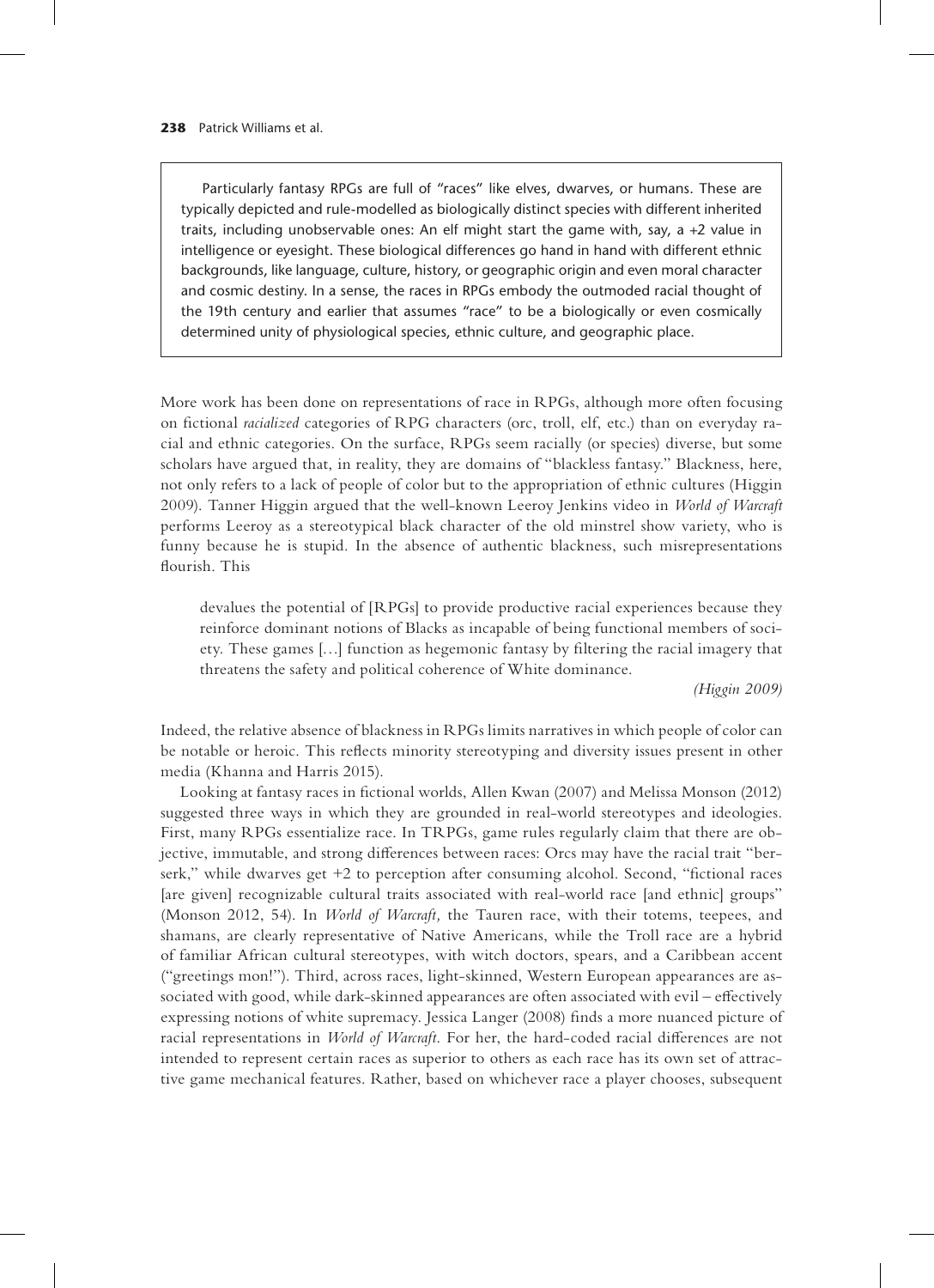narratives and design will support a player's understanding that other races are "foreign" to his or her own character's race. In summary, while RPG player demographics appear to move towards an equitable, post-racialized, post-gendered vision of 21st-century pluralist societies, the fictional worlds of RPGs are still often highly stratified.

# **Summary**

Sociology studies the structures and processes of social life (and how they interact) from a variety of perspectives. While there has been some *realist* work on RPGs – collecting observational data, like demographics or play time – *interpretivist* and *constructionist* studies concerned with people's experiences and understandings dominate as RPGs showcase and involve fundamental micro-social meaning-making processes and constructs, like situation, identity, role, frame, or lamination. In order for players to successfully get a game going, they must develop a shared understanding of what is going on (the situation), who they and the other players are (identities), and what kind of behavior is expected of them (role), all of which is guided by cultural knowledge and norms about different types of situations (frames), including layers of meaning (laminations), such as a player's speaking "in character" versus "out of character." RPGs also show a rich variety of social relations shaped by and shaping game design and content: TRPG face-to-face groups; MORPG guilds, clans, and pick-up groups; and gaming subcultures meeting online and at conventions. These social relations are interwoven with the web of meanings called culture: RPG play and community rely on shared and contested gamer identities and unspoken norms and understandings of how to play, and they are part of modern disenchanted enchantment, filling a secular, rational lifeworld with imaginary worlds of wonder and magic, thanks to an ironic consciousness of their "as if" status. Finally, we reviewed the stratification of RPGs and RPG players along strata like education, gender and sex, and race and ethnicity. Although RPG content and players seem to move towards an equitable, post-racialized, post-gendered, pluralist society, their fictional worlds are still often highly stratified.

As can be seen, sociology is a remarkably broad discipline. This chapter focused on the general perspectives through which sociologists study RPGs and "core" social phenomena. That said, other chapters in this book deal with sociological topics in much more detail (signposted in this chapter), and we hope you will read those for more insights.

# **Acknowledgments**

Sebastian Deterding's work on this chapter was partly conducted in the Digital Creativity Labs (www.digitalcreativity.ac.uk), jointly funded by EPSRC/AHRC/InnovateUK under grant no. EP/M023265/1.

# **Further Reading**

Deterding, Sebastian. 2014. "Modes of Play: A Frame Analytic Account of Video Game Play." Hamburg University. (http://ediss.sub.uni-hamburg.de/volltexte/2014/6863/). Accessed December 11, 2017.

Fine, Gary Alan. 2012. "Group Cultures and Subcultures." pp. 213–222 in John R. Hall, Laura Grindstaff, and Ming-Cheng Lo (Eds.), *Handbook of Cultural Sociology*. London: Routledge.

Taylor, T. L. 2006. *Play between Worlds: Exploring Online Game Culture*. Cambridge, MA: MIT Press.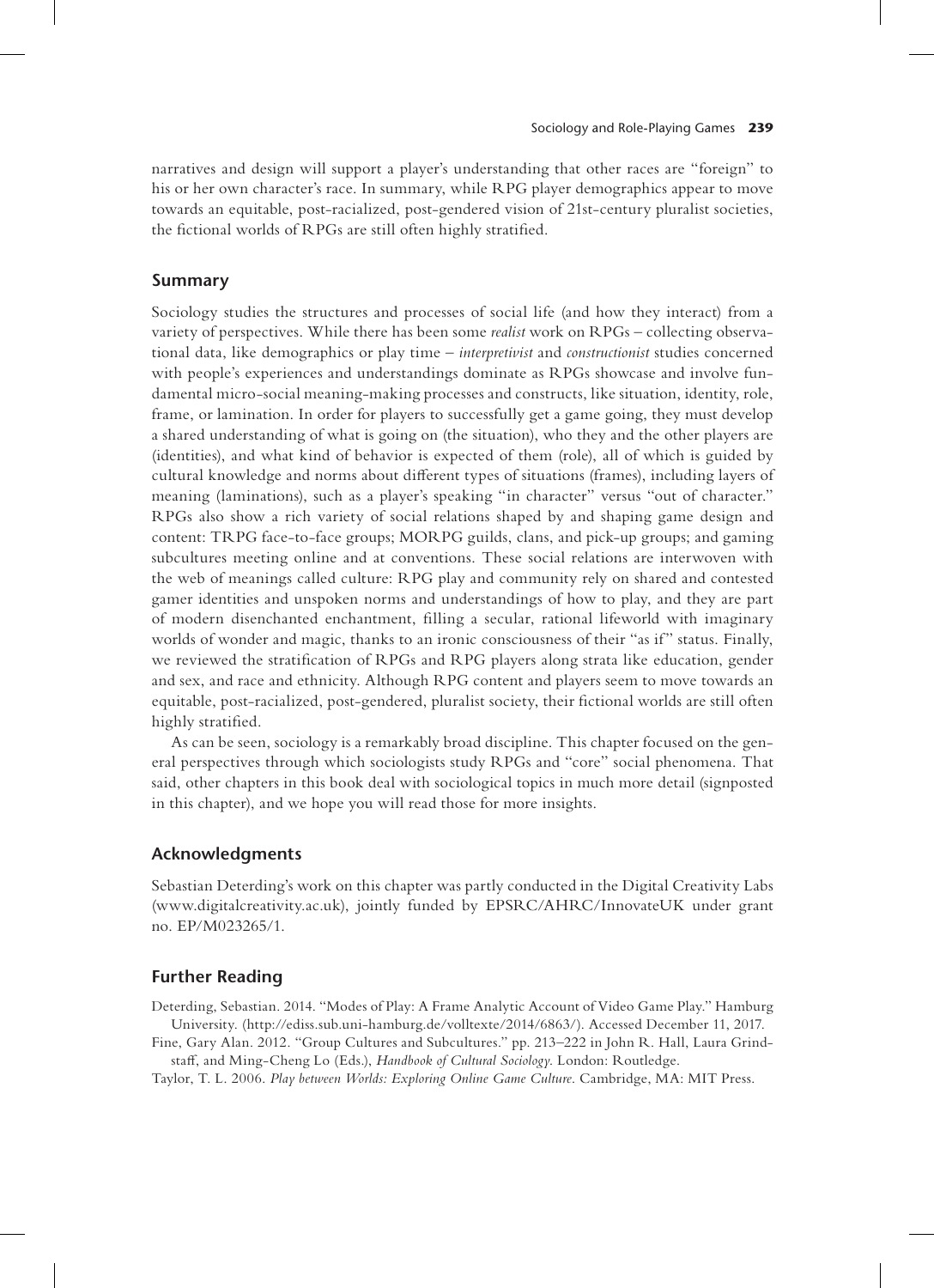#### **References**

- Albrechtslund, Anne-Mette 2010. "Gamers Telling Stories: Understanding Narrative Practices in an Online Community." *Convergence: The International Journal of Research into New Media Technologies* 16(1):112–124.
- Andersen, Margaret L., and Patricia Hill Collins. 2016. *Race, Class, and Gender: An Anthology*. 9th ed. Boston, MA: Cengage Learning.
- ASA. (n.d.). "What is Sociology?" Retrieved August 29, 2015 (www.asanet.org/about/sociology.cfm).
- Bainbridge, William Sims. 2010. *The Warcraft Civilization: Social Science in a Virtual World*. Cambridge, MA: MIT Press.
- Bainbridge, William Sims. 2013. *eGods: Faith versus Fantasy in Computer Gaming*. Oxford: Oxford University Press.
- Bartle, Richard 1996. Hearts, Clubs, Diamonds, Spades: Players Who Suit MUDs. *Journal of Virtual Environments*. Retrieved September 23, 2015 (http://mud.co.uk/richard/hcds.htm).
- Bateson, Gregory. 2000. "A Theory of Play and Fantasy (1955)." pp. 177–193 in *Steps to an Ecology of Mind: Collected Essays in Anthropology, Psychiatry, Evolution, and Epistemology*. London and Chicago, IL: University of Chicago Press.
- Bezio, Kristin M. S. 2014. "Maker's Breath: Religion, Magic, and the 'Godless' World of BioWare's Dragon Age II (2011)." *Heidelberg Journal of Religions on the Internet* 5:134–161.
- Brenne, Geir Tore. 2005. "Making and Maintaining Frames: A Study of Metacommunication in Laiv Play." Oslo University. (http://urn.nb.no/URN:NBN:no-12297). Accessed December 11, 2017.
- Brown, Ashley M. L. 2015a. "Three Defences for the Fourteen-Inch Barbed Penis: Darkly Playing with Morals, Ethics, and Sexual Violence." pp. 119–136 in *The Dark Side of Game Play: Controversial Issues in Playful Environments*, edited by Torill Elvira Mortensen, Jonas Linderoth, and Ashley M. L. Brown. London: Routledge.
- Brown, Maury Elizabeth. 2015b. "The Trouble with Gender in Larp." *Analog Game Studies* 3(5). Retrieved December 27, 2016 (http://analoggamestudies.org/2015/09/the-trouble-with-gender-in-larp/).
- Carter, Marcus, Martin Gibbs, and Michael Arnold. 2012. "Avatars, Characters, Players, and Users: Multiple Identities at/in Play." pp. 68–71 in *Proceedings of the ozCHI 2012 Australian Computer-Human Interaction Conference*. New York: ACM Press.
- Chalk, Andy. 2014. "Researchers Find that Female PC Gamers Outnumber Males." Retrieved December 27, 2016 (www.pcgamer.com/researchers-find-that-female-pc-gamers-outnumber-males/).
- Chapman, Adam, and Jonas Linderoth. 2015. "Exploring the Limits of Play: A Case Study of Representations of Nazism in Games." In *The Dark Side of Game Play: Controversial Issues in Playful Environments*, edited by Torill Elvira Mortensen, Jonas Linderoth, and Ashley M. L. Brown, 137–153. London: Routledge.
- Chen, Mark. 2012. *Leet Noobs: The Life and Death of an Expert Player Group in World of Warcraft*. New York: Peter Lang.
- Collins, Patricia Hill. 1990. *Black Feminist Thought: Knowledge, Consciousness, and the Politics of Empowerment*. New York: Routledge.
- Condis, Megan. 2015. "No Homosexuals in Star Wars? BioWare, 'gamer' Identity, and the Politics of Privilege in a Convergence Culture." *Convergence* 21(2):198–212.
- Dancey, Ryan S. 2000. "Adventure Game Industry Market Research Summary (RPGs) V1.0." Retrieved September 11, 2015 (www.seankreynolds.com/rpgfiles/gaming/WotCMarketResearch-Summary.html).
- Daniels, Jessie, and Nick LaLone. 2012. "Racism in Video Gaming: Connecting Extremist and Mainstream Expressions of White Supremacy." pp. 83–97 in *Producing the Social in Virtual Realms: Critical Social Policy and Video Game Play: Social Exclusion, Power and Liberatory Fantasies*, edited by D. Embrick, T. Wright, and A. Lukacs. Rowman and Littlefield, Publishers, Inc.
- Deterding, Sebastian. 2014. "Modes of Play: A Frame Analytic Account of Video Game Play." Hamburg University. (http://ediss.sub.uni-hamburg.de/volltexte/2014/6863/). Accessed December 11, 2017.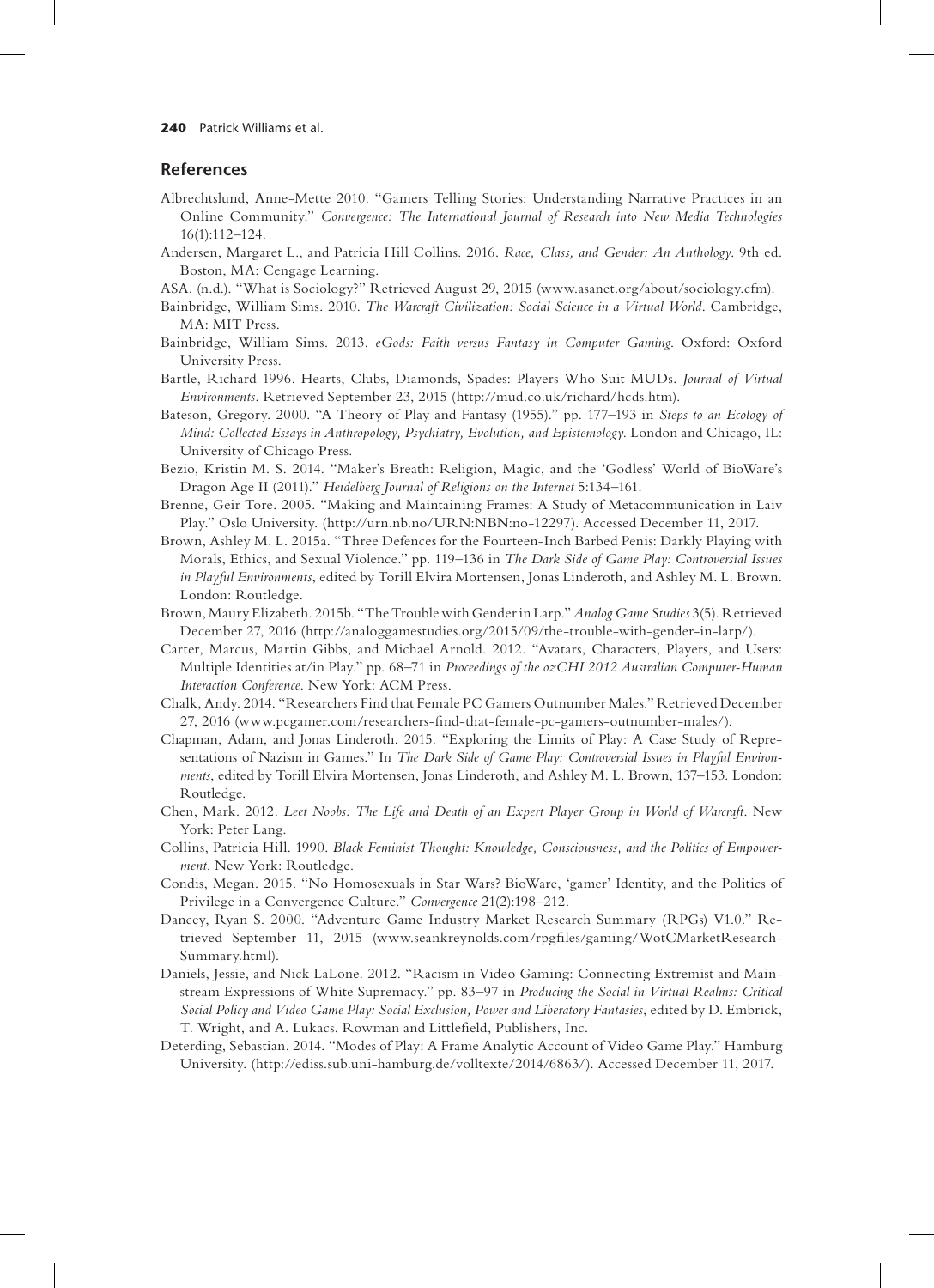Dibbell, Julian. 2006. *Play Money*. New York: Basic Books.

- Dolch, Norman A. 2003. "Role." pp. 391–410 in *Handbook of Symbolic Interactionism*, edited by Larry T. Reynolds and Nancy J. Herman-Kinney. Walnut Creek, CA: AltaMira Press.
- Ducheneaut, Nicolas, Robert J. Moore, and Eric Nickell. 2007. "Virtual 'Third Places': A Case Study of Sociability in Massively Multiplayer Games." *Computer Supported Cooperative Work* 16:129–166.
- Eklund, Lina, and Kristine Ask. 2013. "The Strenuous Task of Maintaining and Making Friends: Tensions between Play and Friendship in MMOs." in *DiGRA 2013: DeFragging Game Studies, Atlanta Georgia, US*. Retrieved July 27, 2015 (www.digra.org/wp-content/uploads/digital-library/paper\_89.pdf).
- Eklund, Lina, and Magnus Johansson. 2013. "Played and Designed Sociality in a Massive Multiplayer Online Game." *Eludamos* 7(1):35–54.
- Fatland, Eirik. 2014. "Does Larp Design Matter?" Retrieved September 10, 2015 (http://larpwright. efatland.com/?p=532).
- Fine, Gary Alan. 1983. *Shared Fantasy: Role-Playing Games as Social Worlds*. Chicago, IL: University of Chicago Press.
- Fine, Gary Alan. 2012. "Group Cultures and Subcultures." pp. 213–222 in *Handbook of Cultural Sociology*, edited by John R. Hall, Laura Grindstaff, and Ming-Cheng Lo. London: Routledge.
- Gade, Marten. 2005. "Danish Larp by Numbers." pp. 83–89 in *Dissecting Larp: Collected Papers for Knutepunkt 2005*, edited by Petter Bøckman and Ragnhild Hutchison. Oslo: Knutepunkt. (http:// knutepunkt.laiv.org/kp05/dissectionlarp.pdf). Accessed December 11, 2017.

Geertz, Clifford. 1973. *The Interpretation of Cultures: Selected Essays*. New York: Basic Books.

- Glas, René, Kristine Jorgensen, Torill Mortensen, and Luca Rossi. 2011. "Framing the Game: Four Game-Related Approaches to Goffman's Frames." pp. 142–158 in *Online Gaming in Context: The Social and Cultural Significance of Online Games*, edited by Garry Crawford, Victoria K. Gosling, and Ben Light. London: Routledge.
- Goffman, Erving. 1967. *Interaction Ritual: Essays on Face-to-Face Behavior*. New York: Pantheon Books.
- Goffman, Erving. 1969. *Strategic Interaction.* Philadelphia: University of Pennsylvania Press.
- Goffman, Erving. 1972. *Encounters: Two Studies in the Sociology of Interaction*. Harmondsworth: Penguin.
- Goffman, Erving. 1986. *Frame Analysis: An Essay on the Organization of Experience.* Boston, MA: Northeastern University Press.
- Greer, Stephen. 2013. "Playing Queer: Affordances for Sexuality in Fable and Dragon Age." *Journal of Gaming & Virtual Worlds* 5(1):3–21.
- Gregory, Rabia. 2014. "Citing the Medieval: Using Religion as World-Building Infrastructure in Fantasy MMORPGs." pp. 134–153 in *Playing with Religion in Digital Games,* edited by Heidi A. Campbell and Gregory Price Grieve. Bloomington: Indiana University Press.
- Hartmann, Tilo and Christoph Klimmt. 2006. "Gender and Computer Games: Exploring Females' Dislikes." *Journal of Computer-Mediated Communication* 11(4):910–931.
- Herbrik, Regine. 2011. *Die Kommunikative Konstruktion Imaginärer Welten.* Wiesbaden: VS Verlag für Sozialwissenschaften.
- Higgin, Tanner 2009. "Blackless Fantasy: The Disappearance of Race in Massively Multiplayer Online Role-Playing Games." *Games and Culture* 4(1):3–26.
- Hurst, Charles E., Heather M. Fitz Gibbon, and Anne M. Nurse. 2017. *Social Inequality: Forms, Causes, and Consequences*. 9th ed. New York: Routledge.
- Irizarry, Joshua A., and Ita T. Irizarry. 2014. "The Lord is My Shepard: Confronting Religion in the *Mass Effect* Trilogy." *Heidelberg Journal of Religions on the Internet* 5:224–248.
- Jenson, Jennifer and Suzanne De Castell. 2013. "Tipping Points: Marginality, Misogyny and Videogames." *Journal of Curriculum Theorizing* 29(2). Retrieved July 27, 2015 (http://journal.jctonline.org/ index.php/jct/article/view/474).
- Jørgensen, Kristine. 2008. "Audio and Gameplay: An Analysis of PvP Battlegrounds in World of Warcraft." *Game Studies* 8(2). (http://gamestudies.org/0802/articles/jorgensen). Accessed December 11, 2017.
- Kafai, Yasmin B., Carrie Heeter, Jill Denner, and Jennifer Y. Sun, eds. 2008. *Beyond Barbie and Mortal Kombat: New Perspectives on Gender and Gaming.* Cambridge, MA: MIT Press.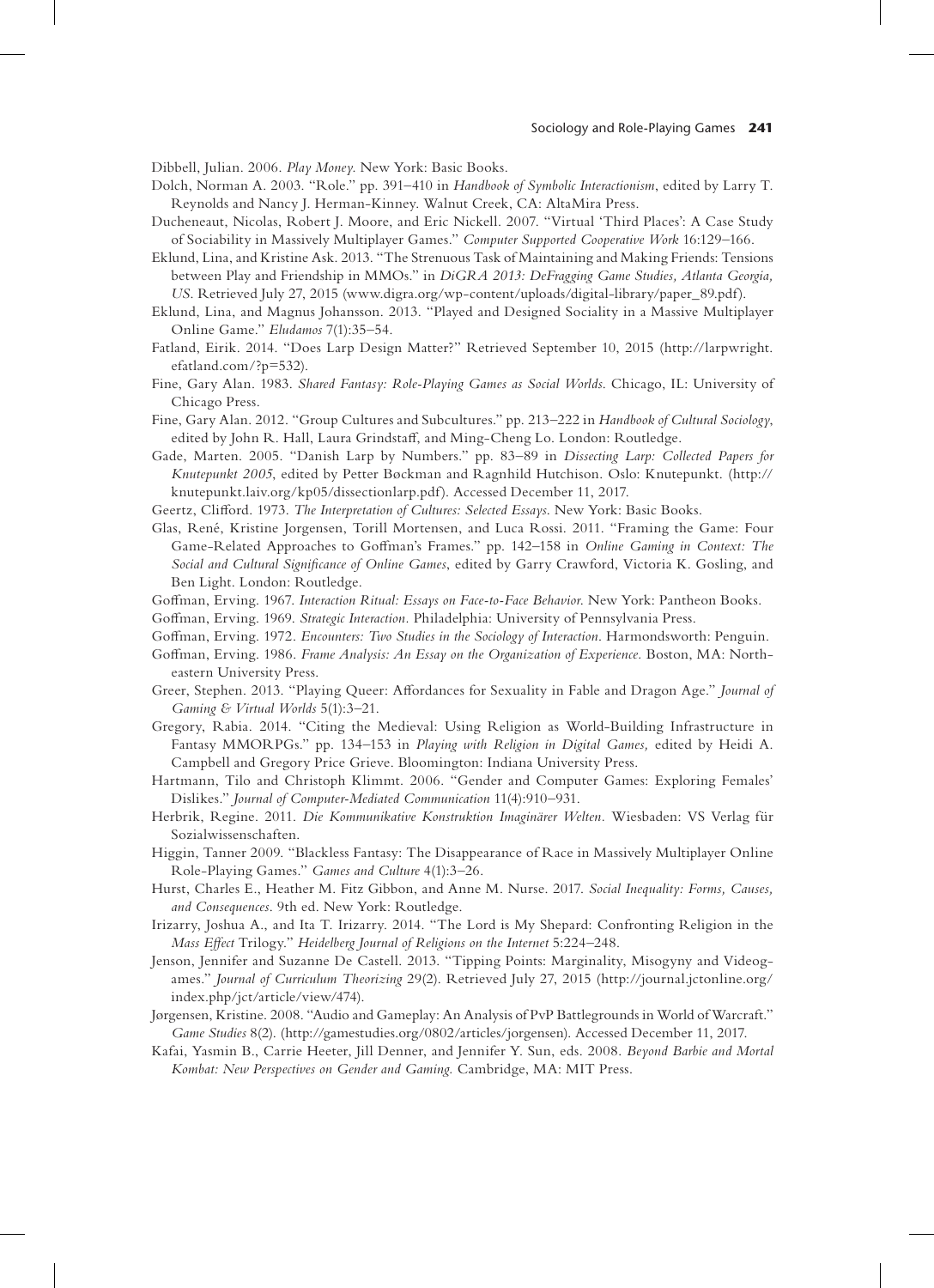- Kamm, Björn-Ole. 2011. "Why Japan Does Not Larp." pp. 52–69 in *Think Larp: Academic Writings from KP2011*, edited by Thomas Duus Henricksen, Christian Bierlich, Kasper Friis Hansen, and Valdemar Kølle. Copenhagen: Rollespilsakademiet.
- Kelly, Peter. 2015. "Approaching the Digital Courting Process in Dragon Age 2." pp. 46–62 in *Game Love: Essays on Play and Affection*, edited by Jessica Enevold and Esther MacCallum-Stewart. Jefferson, NC: McFarland.
- Khanna, Nikki and Cherise A. Harris. 2015. "Discovering Race in a 'Post-Racial' World Teaching Race through Primetime Television." *Teaching Sociology* 43(1):39–45.
- Kirschner, David. 2014. Gameplay Socialization: Meaning-Making, Player-Computer and Player-Player Interaction in Digital Games. PhD dissertation, Nanyang Technological University.
- Kutalik, Chris. 2010. "A Caveat on *Shared Fantasy*." (http://hillcantons.blogspot.hu/2010/12/caveaton-shared-fantasy.html). Accessed December 11, 2017.
- Kwan, Allen. 2007. "Seeking New Civilizations: Race Normativity in the Star Trek Franchise." *Bulletin of Science, Technology & Society* 27:59–70.
- Langer, Jessica. 2008. "The Familiar and the Foreign: Playing (Post)Colonialism in *World of Warcraft*. pp. 86–108 in *Digital Culture, Play, and Identity: A World of Warcraft Reader*, edited by Hilde Corneliussen and Jill Walker Rettberg. Cambridge, MA: MIT Press.
- Laycock, Joseph P. 2015. *Dangerous Games: What the Moral Panic over Role-Playing Games Says About Play, Religion, and Imagined Worlds*. Oakland: University of California Press.
- Lehdonvirta, Vili, Rabindra A. Ratan, Tracy L. M. Kennedy, and Dmitri Williams. 2014. "Pink and Blue Pixel\$: Gender and Economic Disparity in Two Massive Online Games." *The Information Society* 30(4):243–255.
- Leray, Joseph. 2013. "Boy's Club: Why Don't More Women Play EVE Online?" Retrieved December 27, 2016 (www.destructoid.com/boy-s-club-why-don-t-more-women-play-eve-online--254710.phtml).
- Linderoth, Jonas, Staffan. Björk, , and Camilla Olsson. 2014. Should I stay or should I go? A Study of Pickup Groups in Left 4 Dead 2. *Transactions of the Digital Games Research Association*, 1(2). (http:// todigra.org/index.php/todigra/article/view/15). Accessed December 11, 2017.
- Mäyrä, Frans, and Petri Lankoski. 2009. "Play in a Mixed Reality: Alternative Approaches into Game Design." pp. 129–147 in *Digital Cityscapes: Merging Digital and Urban Playspaces*, edited by Adriana de Souza e Silva and Daniel Sutko. New York: Peter Lang.
- MacCallum-Stewart, Esther and Justin Parsler. 2008. "Role-play Vs Gameplay: The Difficulties of Playing a Role in World of Warcraft." pp. 225–246 in *Digital Narrative, Identity and Play: A World of Warcraft Reader*, edited by Hilde Corneliussen and Jill Walker-Rettberg. Cambridge, MA: MIT Press.
- Macris, Alexander. 2011. "Law & Economics, or Players Respond to Incentives." Autarch. (www.autarch. co/blog/law-economics-or-players-respond-incentives). Accessed December 12, 2017.
- Martin, Daniel D., and Gary Alan Fine. 1991. "Satanic Cults, Satanic Play: Is Dungeons & Dragons a Breeding Ground for the Devil." pp. 107–126 in *The Satanism Scare*, edited by James Richardson, Joel Best, and David Bromley. New York: Aldine de Gruyter.
- Mello, Heather L. 2006. "Invoking the Avatar: Gaming Skills as Cultural and Out-of-game Capital." pp. 175–195 in *Gaming as Culture: Social Reality, Identity and Experience in Fantasy Games*, edited by J. Patrick Williams, Sean Q. Hendricks, and W. Keith Winkler. Jefferson, NC: McFarland.
- Mizer, Nicholas. 2014. "The Paladin Ethic and the Spirit of Dungeoneering." *The Journal of Popular Culture* 47(6):1296–1313.
- Mizer, Nicholas. 2015. The Greatest Unreality: Tabletop Role-Playing Games & The Experience of Imagined Worlds. PhD Diss., Texas: A&M University.
- Monson, Melissa J. 2012. "Race-Based Fantasy Realm: Essentialism in the World of Warcraft." *Games and Culture* 7(1):48–71.
- Ritzer, George. 2005. *Enchanting a Disenchanted World: Revolutionizing the Means of Consumption*. 2nd ed. Thousand Oaks, CA: Pine Forge Press.
- Romrell, Danae. 2013. "Gender and Gaming: A Literature Review" Paper presented at the Annual Meeting of the AECT International Convention, Hyatt Regency Orange County, Anaheim, CA, 22 November 2014. Retrieved September 27, 2016 (www.aect.org/pdf/proceedings13/2013/13\_25.pdf).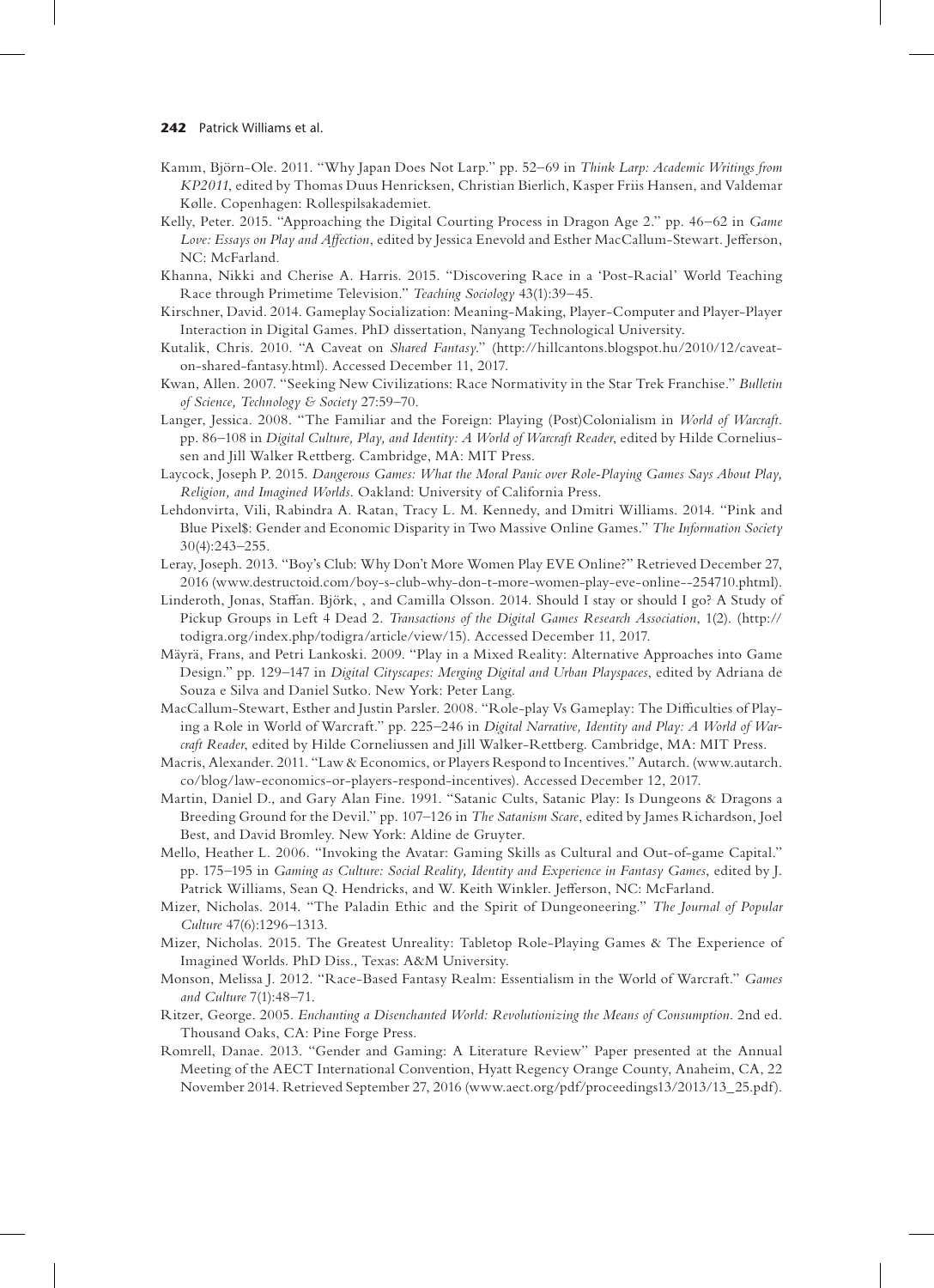- Rossi, Luca. 2008. "MMORPG Guilds as Online Communities. Power, Space and Time: From Fun to Engagement in Virtual Worlds." *Space and Time: From Fun to Engagement in Virtual Worlds.* Retrieved October 1, 2015 (http://papers.ssrn.com/sol3/papers.cfm?abstract\_id=2137594).
- Saler, Michael. 2012. *As If: Modern Enchantment and the Literary Prehistory of Virtual Reality*. Cary, NC: Oxford University Press.
- Schaap, Julian, and Stef Aupers. 2016. "'Gods in World of Warcraft Exist': Religious Reflexivity and the Quest for Meaning in Online Computer Games." *New Media & Society*. doi:10.1177/1461444816642421.
- Shay, Heather. 2016. "Virtual Edgework: Negotiating Risk in Role-Playing Gaming." *Journal of Contemporary Ethnography*. doi:10.1177/0891241615603448.
- Simon, Bart, Bourdreau, Kelly, and Silverman, Mark. 2009. "Two Players: Biography and 'Played Sociality' in EverQuest" *Game Studies* 9(1). Retrieved September 25, 2015 (http://gamestudies.org/0901/ articles/simon\_boudreau\_silverman).
- Stenros, Jaakko. 2008. "The Frames of Pervasive Life Action Role-Playing Games. A Case Study Applying Frame Analysis on Momentum." University of Helsinki.
- Stenros, Jaakko. 2014. "In Defence of a Magic Circle: the Social, Mental and Cultural Boundaries of Play." *Transactions of the Digital Games Research Association* 1(2). Available at (http://todigra.org/index. php/todigra/article/view/10/26).
- Stenros, Jaakko. 2015. *Playfulness, Play, and Games: A Constructionist Ludology Approach*. Tampere: Tampere University Press.
- Stenros, Jaakko, and Tanja Sihvonen. 2015. "Out of the Dungeons: Representations of Queer Sexuality in RPG Source Books." *Analog Game Studies* 2(5). (http://analoggamestudies.org/2015/07/out-of-thedungeons-representations-of-queer-sexuality-in-rpg-source-books/). Accessed December 11, 2017.
- Stenros, Jaakko, Annika Waern, and Markus Montola. 2011. "Studying the Elusive Experience in Pervasive Games." *Simulation & Gaming* 43(3):339–355.
- Sunden, Jenny. 2012. "Desires at Play: On Closeness and Epistemological Uncertainty." *Games and Culture* 7(2):164–184.
- Taylor, T.L. 2006. *Play between Worlds: Exploring Online Game Culture*. Cambridge, MA: MIT Press.
- Trammel, Aaron. 2014. "Misogyny and the Female Body in Dungeons & Dragons." *Analog Game Studies* 1(3). (http://analoggamestudies.org/2014/10/constructing-the-female-body-in-role-playinggames/). Accessed December 11, 2017.
- Vanek, Aaron. 2014. "Larp Census 2014." Retrieved December 27, 2016 (http://larpcensus.org/).
- Veltri, Natasha, Hanna Krasnova, Annika Baumann, and Neena Kalayamthanam. 2014. "Gender Differences in Online Gaming: A Literature Review." *AMCIS 2014 Proceedings*. Retrieved December 11, 2017. (http://aisel.aisnet.org/amcis2014/SocioTechnicalIssues/GeneralPresentations/5).
- Vryan, Kevin D. Patricia A. Adler, and Peter Adler. 2003. "Identity." pp. 367–390 in *Handbook of Symbolic Interactionism*, edited by Larry T. Reynolds and Nancy J. Herman-Kinney. Walnut Creek, CA: AltaMira Press.
- Waltemathe, Michael. 2014. "Bridging Multiple Realities: Religion, Play, and Alfred Schutz's Theory of the Life-World." pp. 238–254 in *Playing with Religion in Digital Games,* edited by Heidi A. Campbell and Gregory Price Grieve. Bloomington: Indiana University Press.
- Weber, Max. 2009. *From Max Weber: Essays in Sociology*. New York: Routledge
- Williams, Dmitri, Mia Consalvo, Scott Caplan, and Nick Yee. 2009a. "Looking for Gender: Gender Roles and Behaviors among Online Gamers." *Journal of Communication* 59(4):700–725.
- Williams, Dmitri, Nicole Martins, Mia Consalvo, and James D. Ivory. 2009b. "The Virtual Census: Representations of Gender, Race and Age in Video Games." *New Media & Society* 11(5):815–834.
- Williams, Dmitri, Nick Yee, and Scott E. Caplan. 2008. "Who Plays, How Much, and Why? Debunking the Stereotypical Gamer Profile." *Journal of Computer-Mediated Communication* 13(4):993–1018.
- Williams, Dmitri, Nicolas Ducheneaut, Li Xiong, Yuanyuan Zhang, Nick Yee, and Eric Nickell. 2006a. "From Tree House to Barracks: The Social Life of Guilds in World of Warcraft." *Games and Culture* 1(4):338–361.
- Williams, J. Patrick, Sean Q. Hendricks, and W. Keith Winkler (Eds). 2006b. *Gaming as Culture*. Jefferson, NC: McFarland & Company.